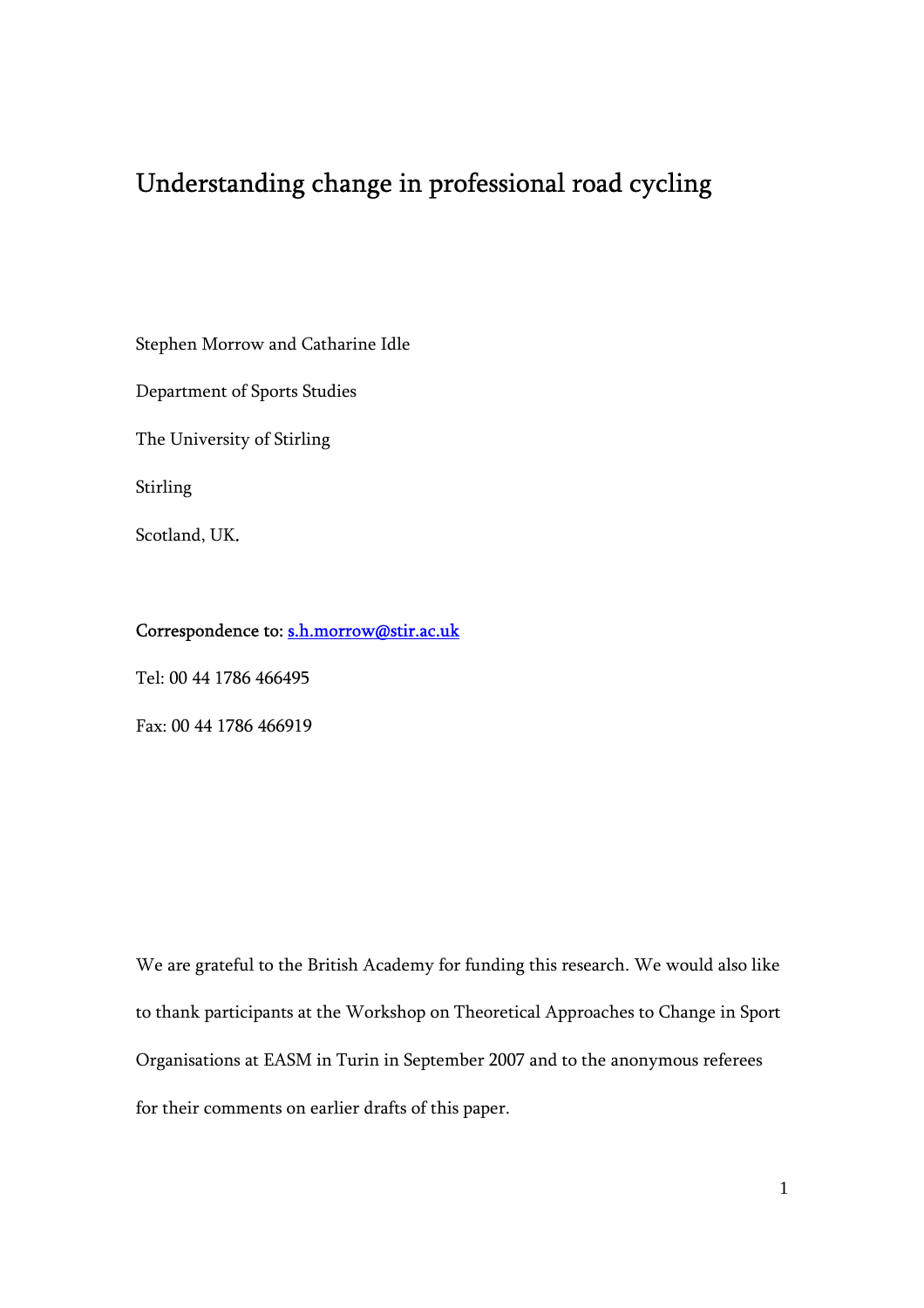## Understanding change in professional road cycling

## Abstract

The decision in 2005 of the world governing body of cycling, the Union Cycliste Internationale (UCI), to introduce a new competition, the UCI Pro Tour, was a highly significant development in the professional road cycling. Using this development as the case study setting, this paper seeks to illustrate stakeholder theory and network theory at work in a changing environment. Drawing on a series of semi-structured interviews with key stakeholders, complemented by analysis of publicly available information, this study explores how the process of change has affected the professional road cycling network, the interaction between its stakeholders and the balance of power among those stakeholders. While commercialism has a long history in professional road cycling, the paper concludes that the change process has been driven by a wish for commercial deepening within the network and of a desire to challenge some of the well-established relationships and dependencies that have existed therein.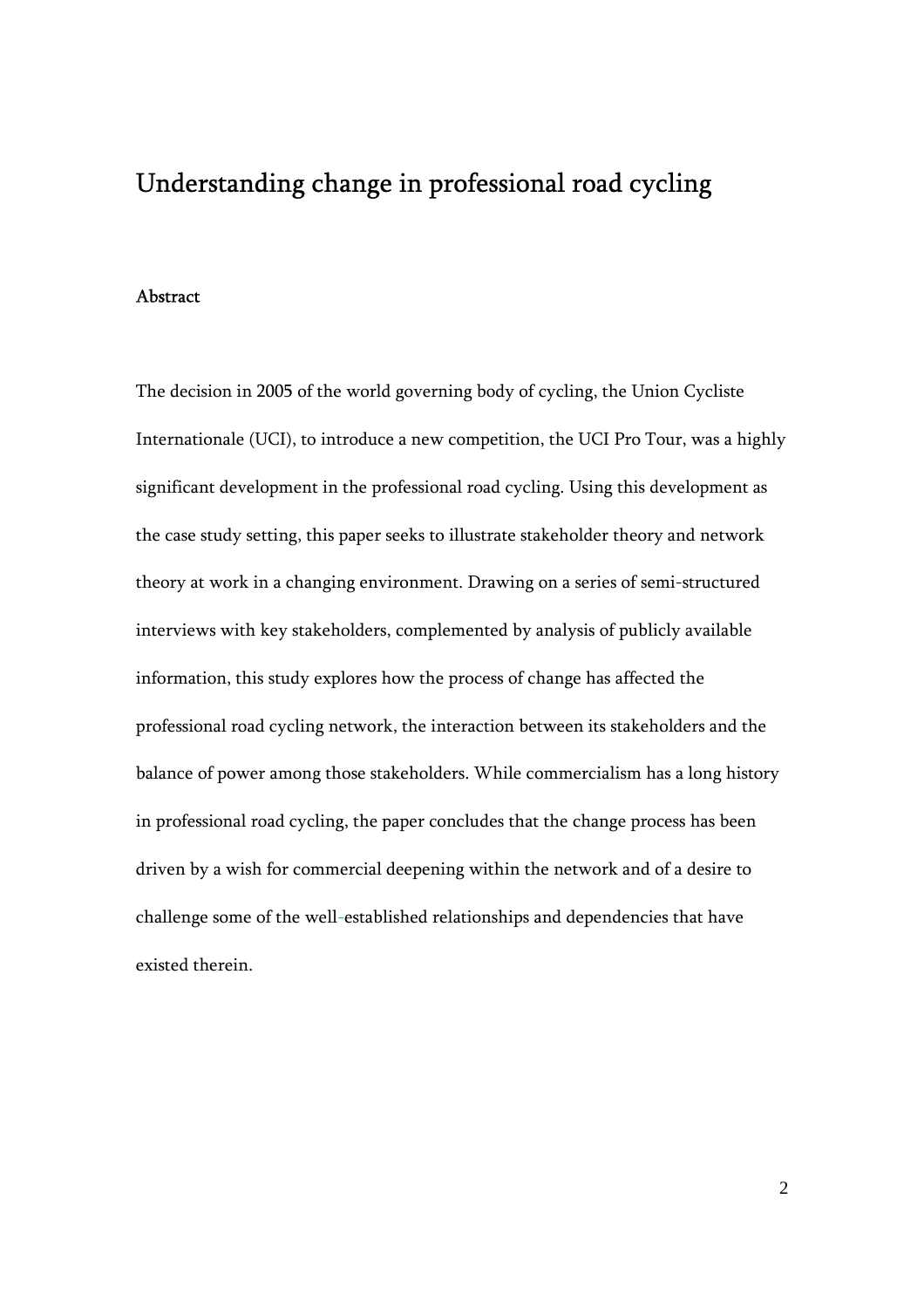#### Introduction

In 2005, the world governing body of cycling, the Union Cycliste Internationale (UCI) replaced its World Series of professional road cycling race events with a new competition - the UCI Pro Tour. While season-long competitions had been in place since 1948 (Desbordes, 2008), the Pro Tour was a radical change in that it sought to create a super league in professional road cycling, in which all of the best riders and the best events, and in particular the three major stage races, the Grand Tours, were included. Initially presented as an opportunity to modernise the sport and to develop it as an industry, the organisational structure of professional road cycling, combined with its peculiar economic structure, has resulted in the Pro Tour becoming the focus of a bitter power struggle between stakeholders in professional road cycling. In particular, the dispute between major race organisers (such as the Amaury Sports Organization (ASO), organisers of the Tour de France, cycling's highest profile event) and the UCI has threatened the very existence of the sport.

In this paper, professional road cycling is characterised as a stakeholder network; a series of actors or stakeholders connected by a set of ties. Figure 1 provides a representation of the stakeholders involved in the network and of the main relationships that exist between those stakeholders. For many of the stakeholder relationships indicated, to some extent at least there is influence in both directions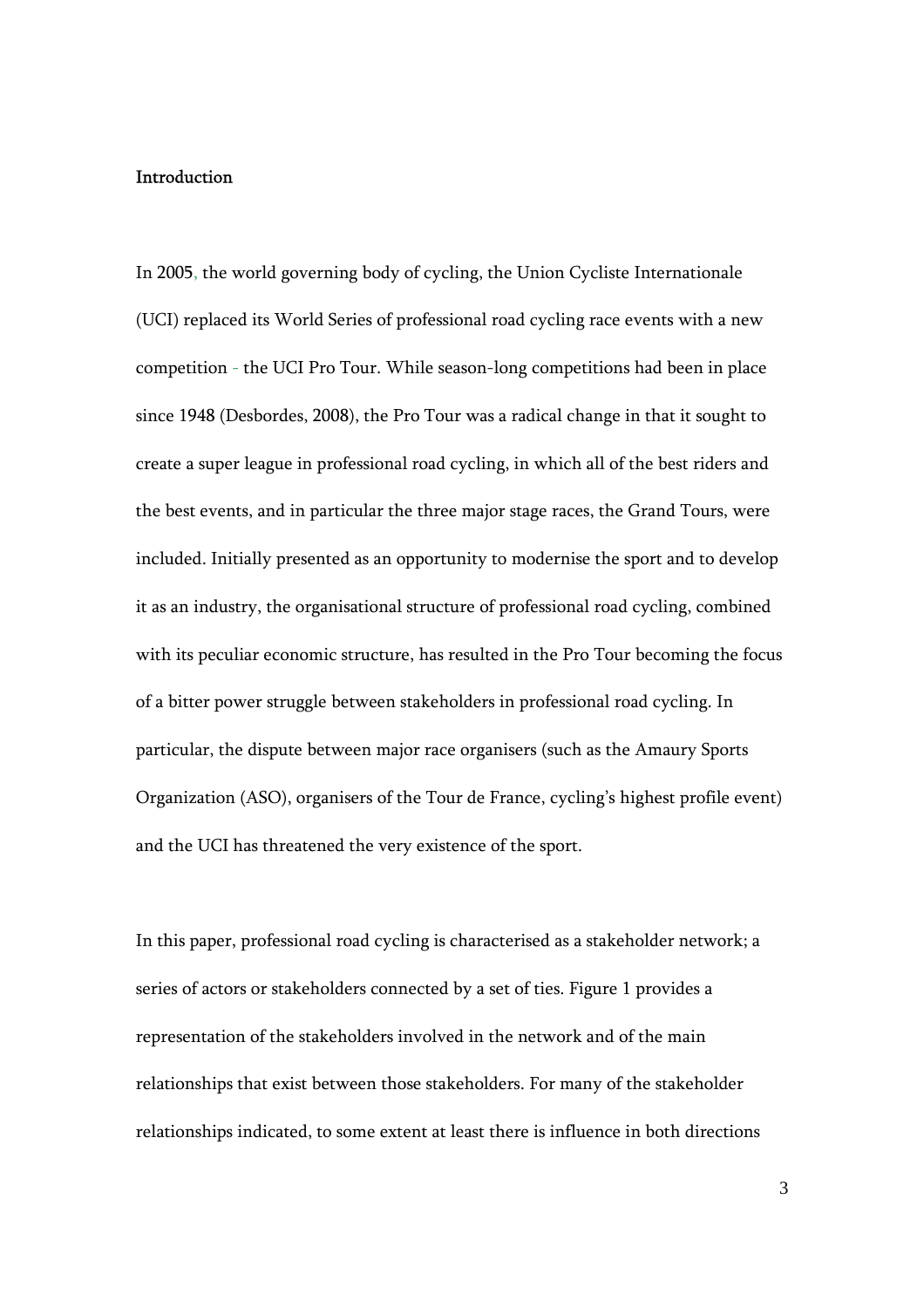therein. As appropriate the thickness of the lines has been used to indicate the most central and important relationships.



Figure 1. The organisational structure of professional road cycling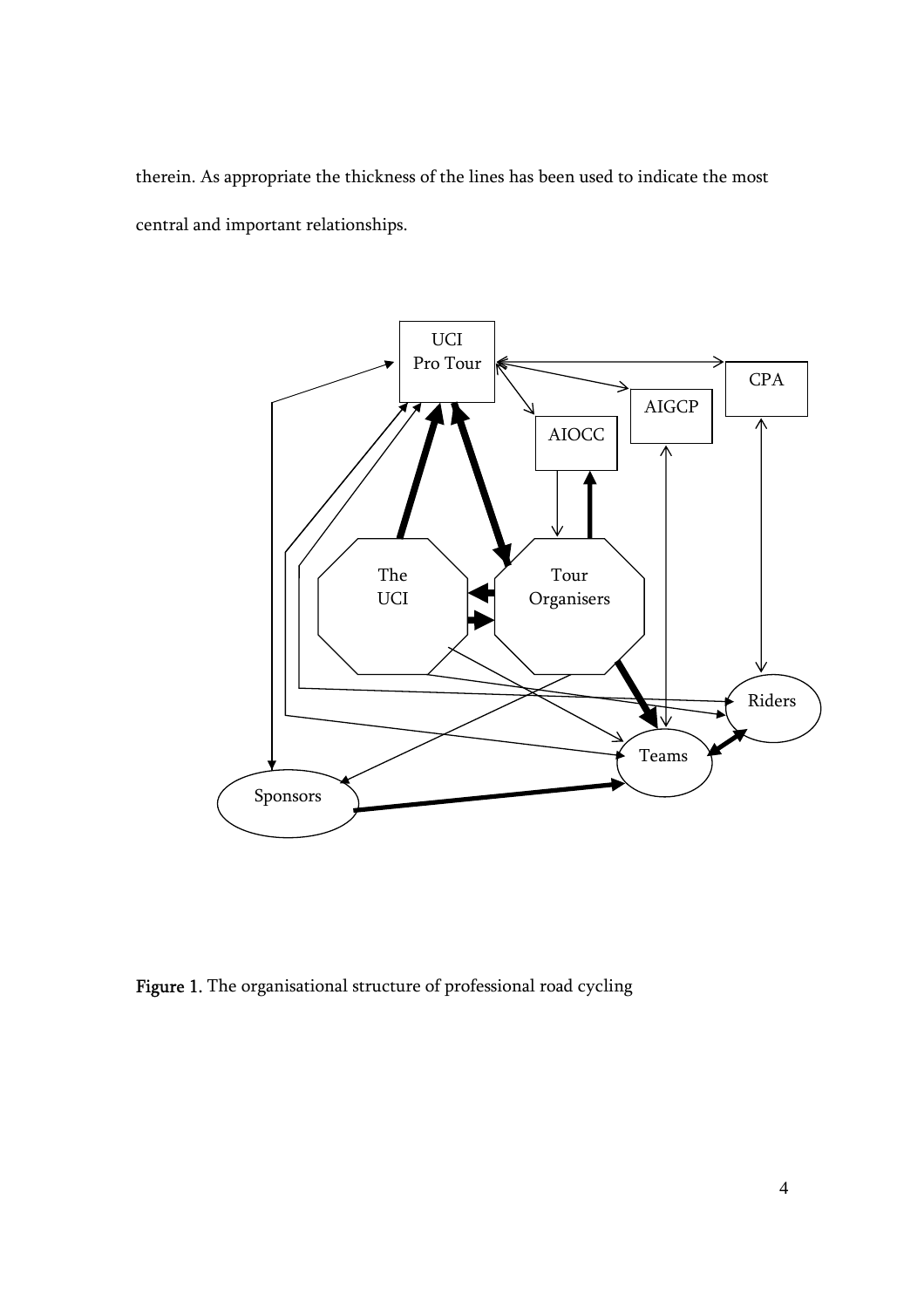#### LEGEND

| <b>UCI Pro Tour</b> | governed by the UCI Pro Tour Council; it manages the UCI Pro Tour on         |
|---------------------|------------------------------------------------------------------------------|
|                     | behalf of the UCI.                                                           |
| AIGCP               | International Association of Professional Cycling Groups (umbrella           |
|                     | organisation for the cycling teams).                                         |
| <b>CPA</b>          | Association of Professional Cyclists (umbrella organisation for the riders). |
| <b>AIOCC</b>        | International Association of Organizers of Cycling Races (umbrella)          |
|                     | organisation for the race organisers).                                       |

The aim of the paper is to illustrate theory in the context of change within professional road cycling; using that theory to demonstrate the changing configuration of the professional road cycling network and its characteristics. While stakeholder theory is the dominant theoretical perspective used in the paper to illustrate change, its nature, coupled with the structure of professional road cycling, means that a number of closely related theoretical approaches relating to network theory, power and political economy are also drawn on.

The paper is structured as follows: The first section draws on the existing literature to provide a theoretical background for the case study. With this in mind, the next section presents the contextual background to the study, namely the introduction of the UCI Pro Tour. This provides the setting for the case study and leads into the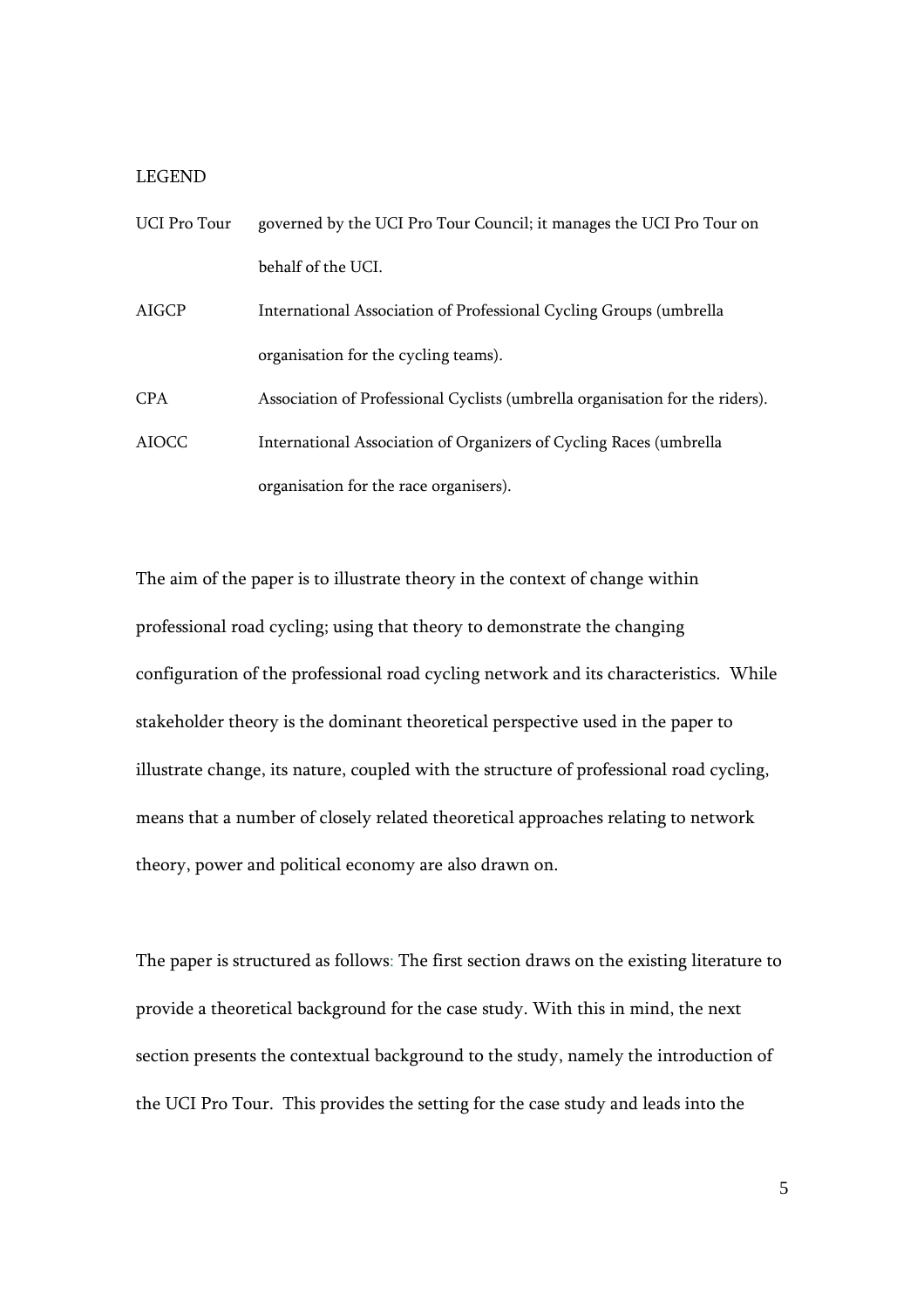section justifying the methodology and methods adopted in this paper. Rather than seek to advance theory based on the feature of this particular case, instead this paper uses the case study and its findings to illustrate theory. This forms the basis of the next section of the paper, followed by the conclusions.

#### Theoretical Background

While the origins of stakeholder philosophy can be traced to the early nineteenth century and the early forms of co-operative industrial organisations promoted by entrepreneurs and social reformers like Robert Owen in New Lanark (Clarke, 1998), it was the somewhat more recent publication in 1984 of Edward Freeman's book Strategic Management: A Stakeholder Approach, which integrated stakeholder concepts into a coherent construct and acted as the catalyst for the proliferation of stakeholder-based literature spanning various academic subject areas.

Freeman defined a stakeholder as 'any group or individual who can affect or is affected by the achievement of the organisation's objectives' (1984, 46). While the definition is not universally accepted and has been criticised as being so broad that it is meaningless (Sternberg, 1999), it, or some modification thereof, has been utilised by many researchers. Within stakeholder-based research, considerable emphasis has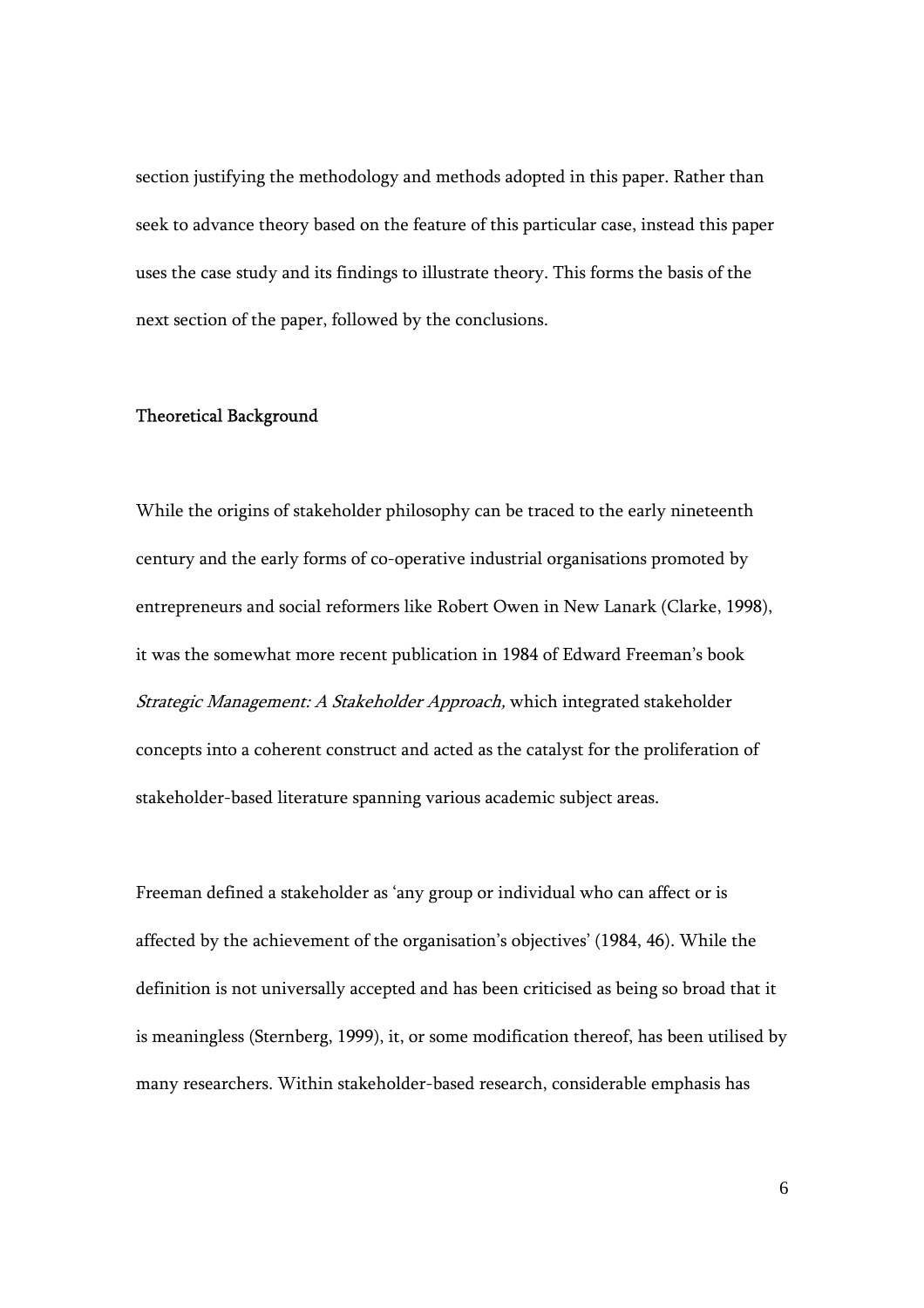been placed on the identification of stakeholders and on determining the types of influence that they exert (Rowley, 1997).

Stakeholder management techniques have been identified as being of value to sport managers in trying to achieve their objectives in sports organisations ranging from global sporting organisations through to community-based clubs (Friedman et al., 2004). A number of authors have used stakeholder theory and stakeholder management to analyse behaviour and objectives in sport-based organisations including major events (Parent, 2008; Parent & Séguin, 2007), inter-collegiate athletics (Wolfe & Putler, 2002), public funding for professional sports facilities (Friedman & Mason, 2004) and franchise relocation (Mason & Slack, 1997). Several studies of professional football clubs have also explored the relevance of stakeholder theory as a way of explaining behaviour in an industry undergoing dramatic change, most notably change arising from the substantial increases in income and financial rewards available in that sport since the early 1990s (Farquhar et al., 2005; Hamil et al., 1999; Holt, 2007; Morrow, 1999, 2003; Senaux, 2008). While stakeholders in football clubs have probably never had a unitary objective - despite simplistic rhetoric about success (Stewart, 1986) - the business transformation has resulted in the objectives of stakeholders in contemporary clubs becoming more diverse than ever (Morrow, 2003). This point is reinforced by Senaux (2008) who argues that the generic description of utility maximisation masks a serious of complex and often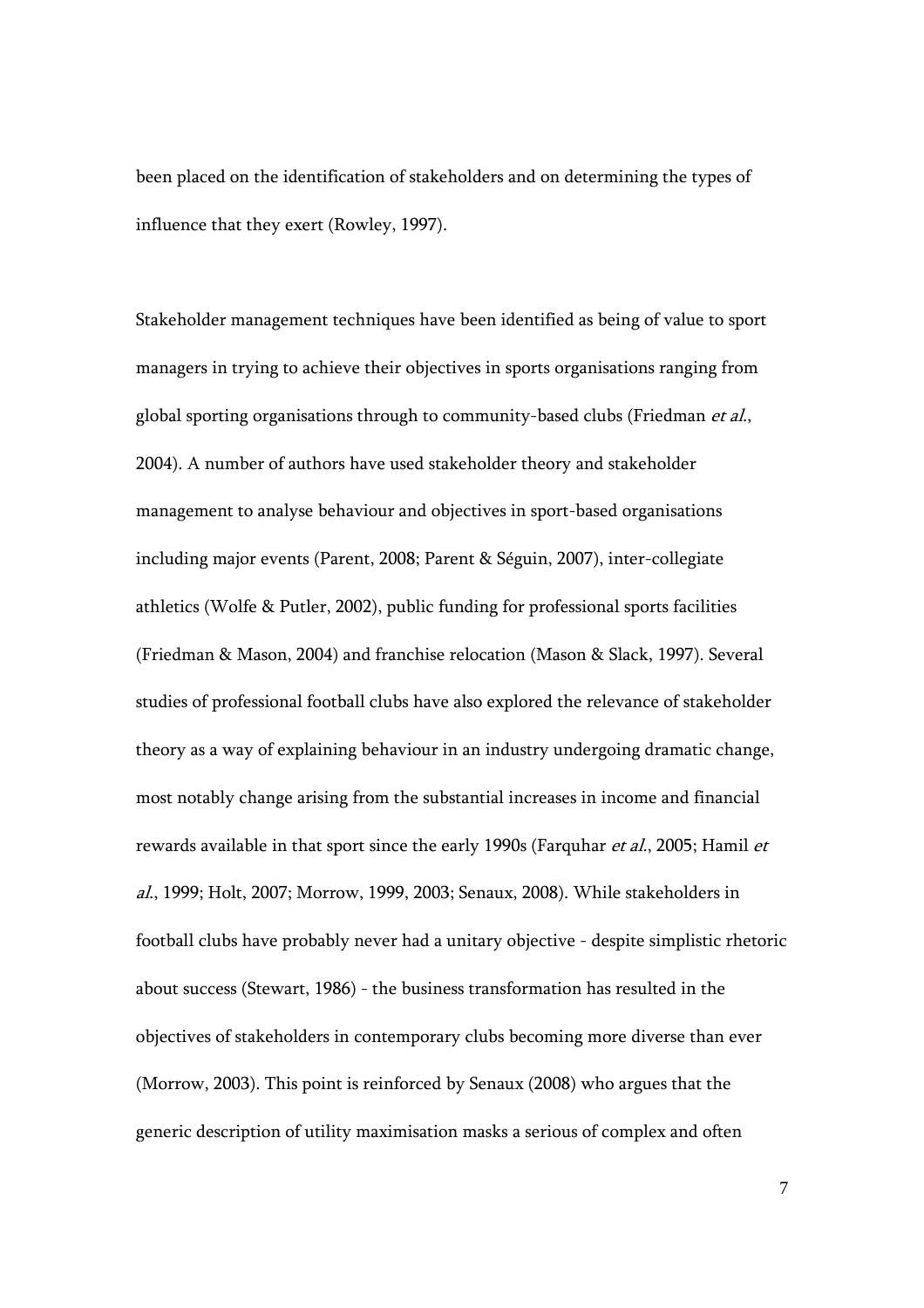incompatible stakeholder goals. Wolfe and Putler (2002) extend this by challenging the implicit assumption within stakeholder theory, that priorities within role-based stakeholder groups, rather than between stakeholder groups, are relatively homogeneous.

Much of the early literature on stakeholder theory was organisation-centric (Friedman & Miles, 2002); characterised in terms of separate, 'hub and spoke' relationships between an organisation and its stakeholders; understanding how individual stakeholders influence an organisation's operations (Freeman, 1984). Increasingly, it was recognised that an understanding of how organisations respond to those influences and a consideration of the multiple, complex and interdependent interactions that simultaneously exist in stakeholder environments was also required (Borgatti & Foster, 2003; Friedman & Miles, 2002; Neville & Menguc, 2006; Rowley, 1997). In their paper on the organisation of a major swimming event, Parent and Séguin (2007) suggest that stakeholder theory is a good theoretical framework to use when examining multiple perspectives inherent therein.

Of particular interest in this study is understanding how the changing positions of stakeholders within a particular social structure influence their behaviour (Marsden, 1990). Rowley (1997) used social network analysis to describe how organisations are embedded within a relational network of stakeholders, and how the network's nature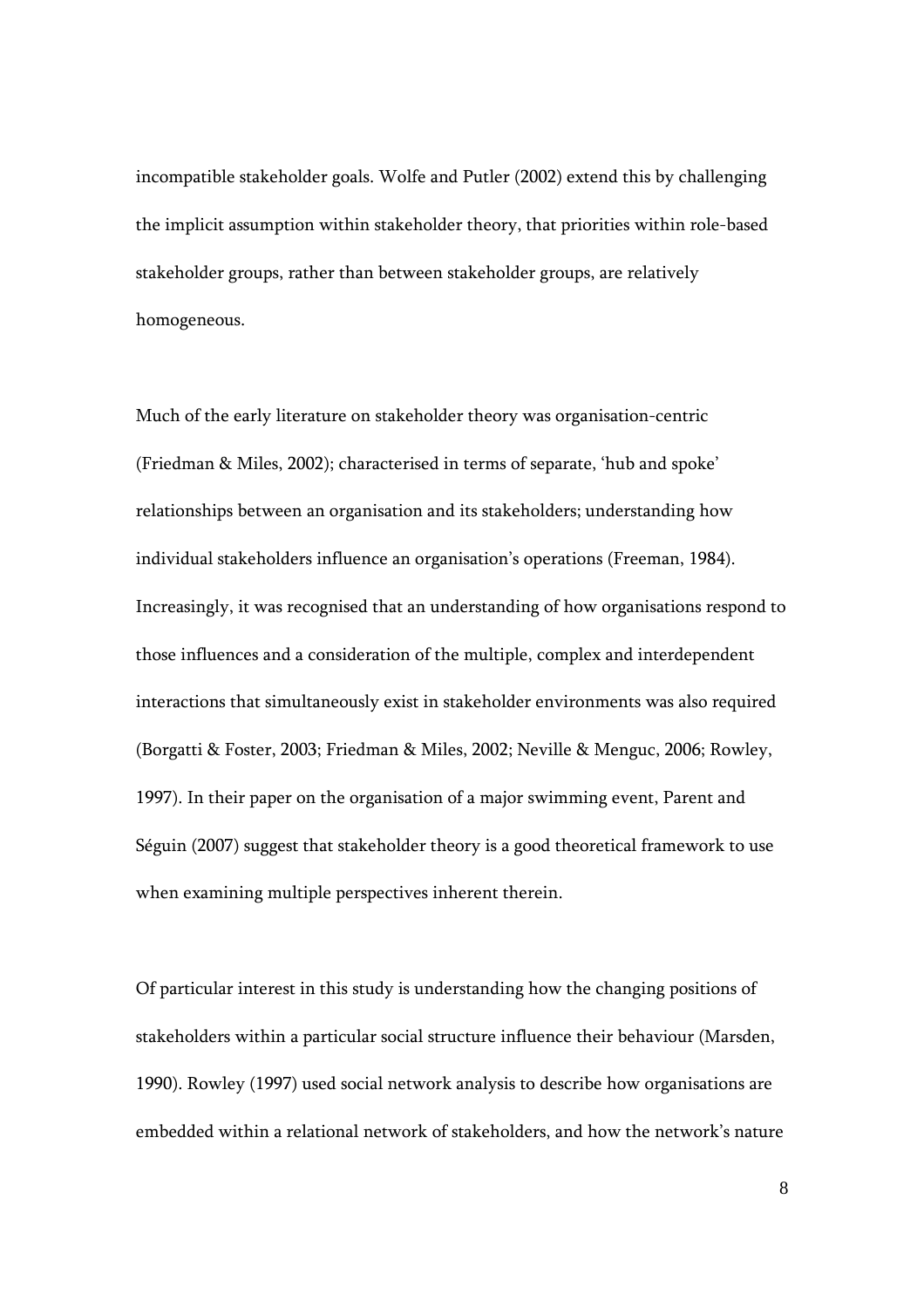and the organisation's position therein influenced its response to stakeholder demands. He identified two factors that were central in explaining an organisation's degree of resistance to stakeholder demands: network centrality - the position of an actor in a network relative to other actors; and network density - the level of connectedness between actors within the network.

Power is an important concept in the application of stakeholder theory to relationships in a sporting network and in understanding those relationships. While many definitions of power exist, an appropriate starting point is Weber's (1947) definition that actors in a social relationship possess power when they have the ability to exercise their own will, despite resistance. This focus on power as an attribute of an individual stakeholder can be seen as problematic as it does not consider the possibility that power may arise out of the social relationships between stakeholders (Martin, 1971), relationships that are often multi-faceted and inter-dependent (Emerson, 1962). Frooman (1999) suggests that power can also be an attribute of a relationship between the stakeholders, rather than of the stakeholders themselves. The importance of relationships in understanding power within a stakeholder network is also identified by Neville and Menguc (2006), whose theoretical framework on stakeholder interactions and influence - stakeholder multiplicity takes into account three things: that stakeholder groups can both compete against each other and complement each other; that stakeholders can form strategic alliances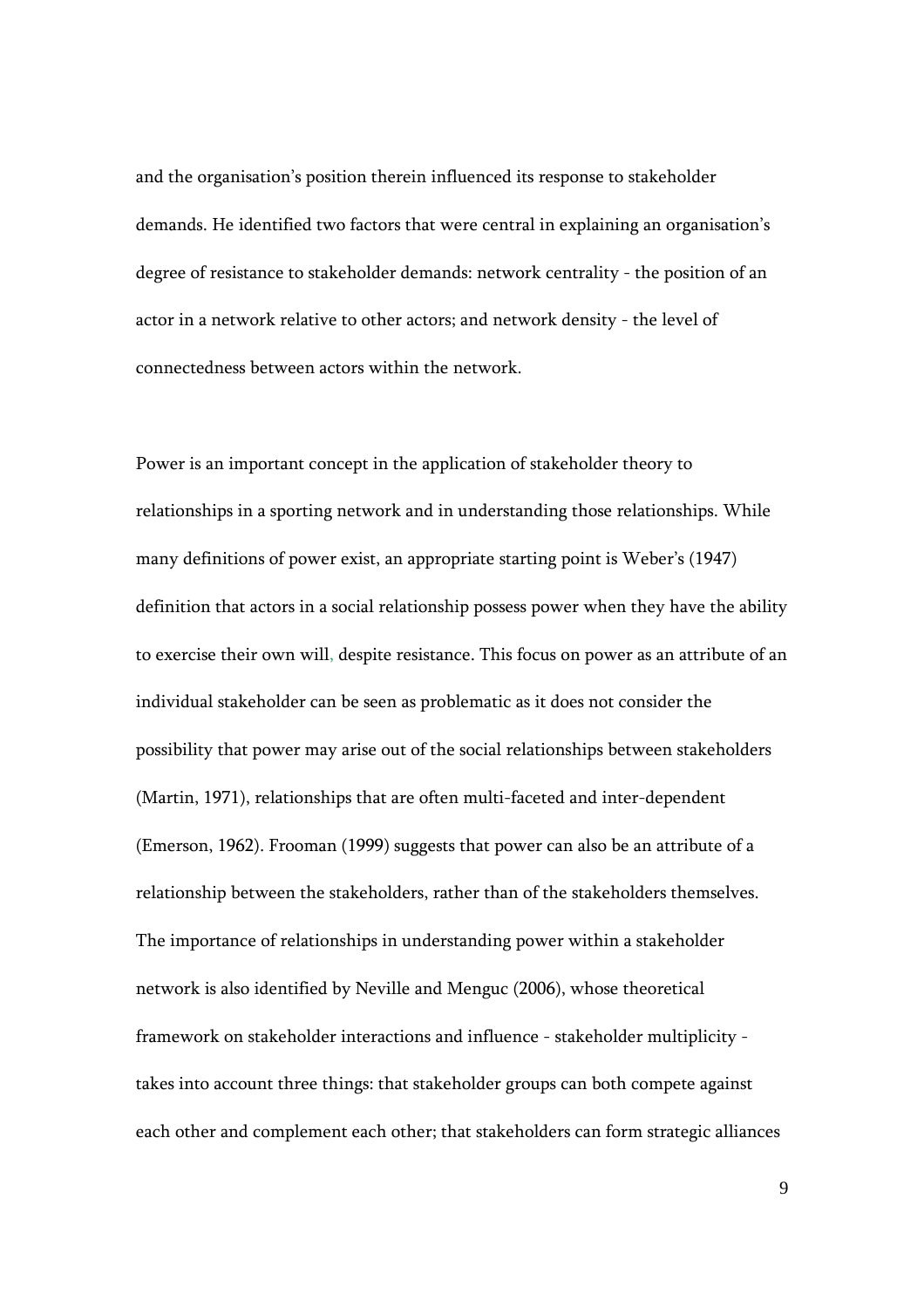to increase the persuasive power of their claim; and that their potential to influence an organisation is often influenced by their role.

Podolny and Page (1998) characterise an organisational network [in governance terms] as a collection of stakeholders who have repeating and enduring exchange relations with each other but who lack appropriate legitimate organisational authority through which to resolve disputes that arise through their exchange processes. In this type of network it would be expected that power would be more dependent on things like network structure, position and stakeholder relationships within the network (Rowley, 1997; Brass et al., 1998).

Henry and Lee (2002) use football to illustrate the changing nature of governance and models of power. A largely hierarchical structure in which governing bodies exercised power through their positions has been replaced by an interactive webbased system of systemic governance, one dependent on inter-relationships between stakeholders in which different groups exert power in different ways and in different contexts by drawing on alliances with other stakeholders. For example, increased commercialism and an increased focus on finance have strengthened the power of stakeholders including individual leagues, major clubs and broadcasters, and have facilitated the construction of alliances between them. Holt (2007) characterises European football as a stakeholder network, where power is distributed across a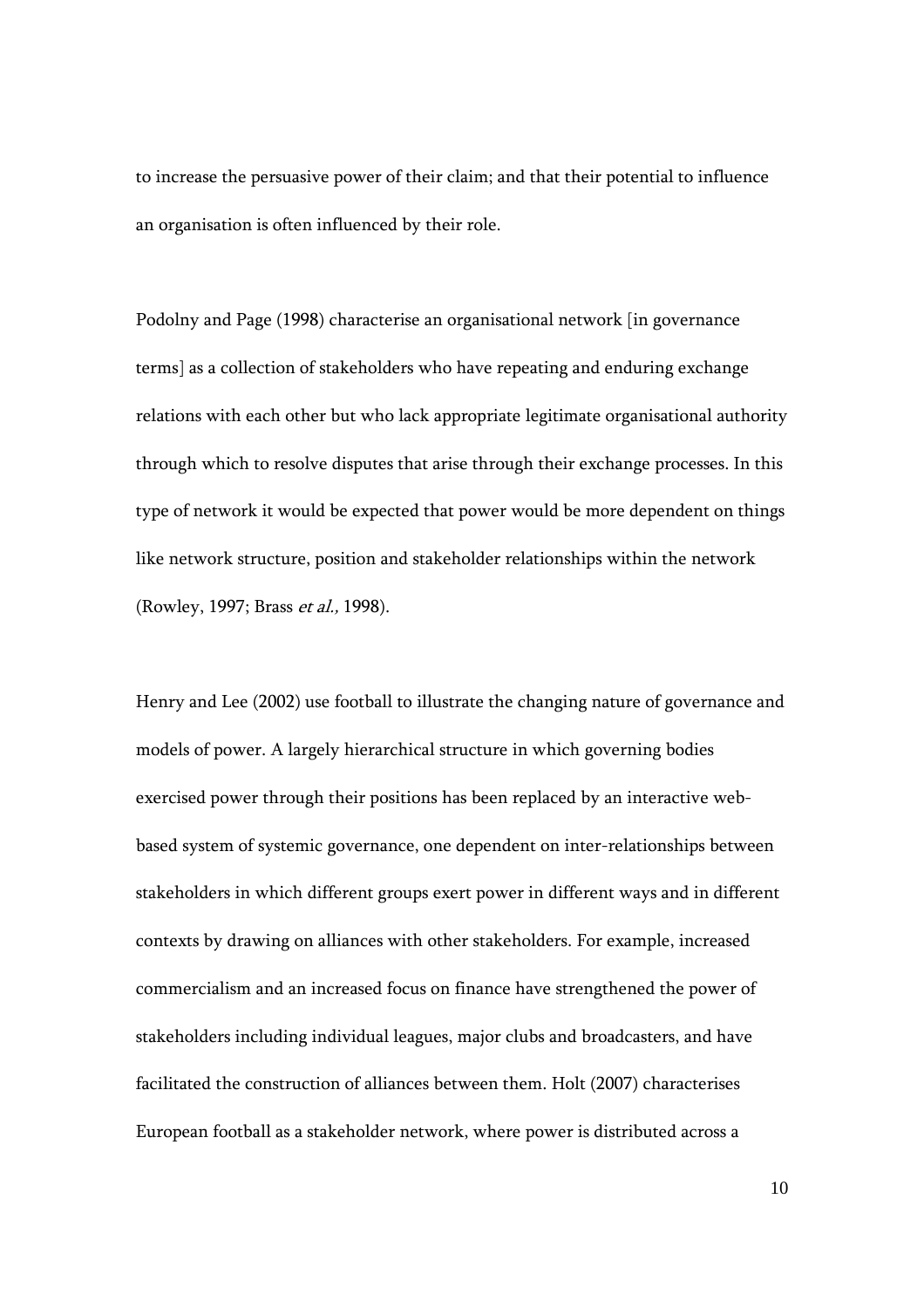number of stakeholders, no single one of which will have a monopoly on change. He argues that UEFA, European football's governing body, has attempted to manage this situation by constructing a stakeholder democracy, integrating clubs, leagues and players into the governance system but without giving up genuine decision-making power. To date, he argues, UEFA has been able to do this because of its commercial and sporting control over the lucrative Champions' League.

Of course, power is not a fixed commodity and nor are the structure or relationships in any network. In particular, any change in stakeholder recognition or behaviour may alter the degree of connectedness between stakeholders in the network and/or the exchange processes that exist between them. This shifting balance of power in a sports network was examined by Wolfe *et al.* (2002), within the working of a sport network in Ireland. Their study illustrated the success of satellite television in achieving a central position of power within the network and of changing the distribution of power within the network through its management of relationships and in particular through its key role as a distribution source for revenues throughout the network. Consistent with the previous examples on football, commercialism in the form of commercial deepening, where media rights become a more significant source of revenue, has played an important part in changing the distribution of power within a particular network. The increased commercialism and focus on finance within sport generally (Schimmel, 2005), is of particular interest when considering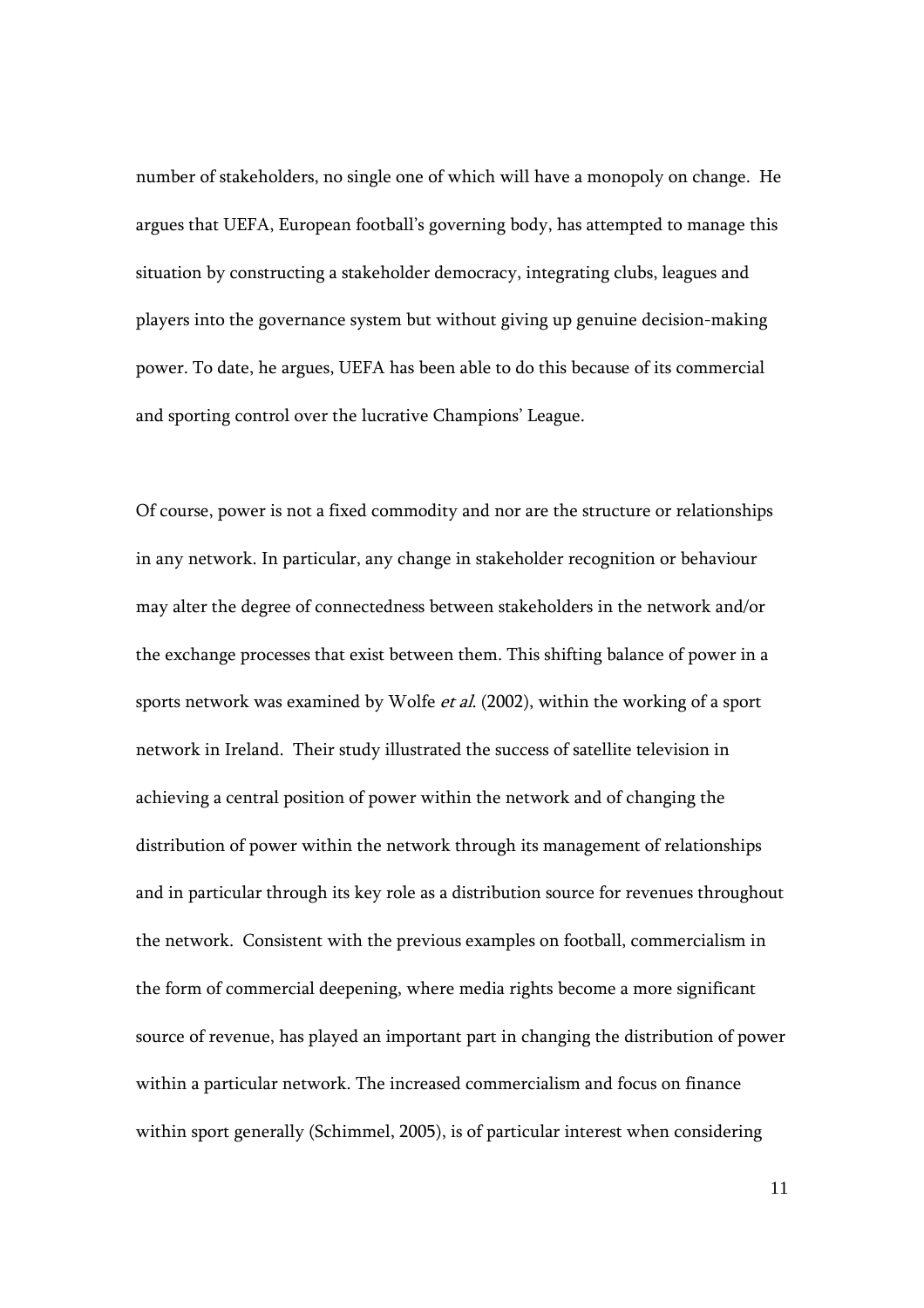global sporting organisations and their role within stakeholder networks, given that the traditional focus of these bodies has been on non-financial objectives (Forster & Pope, 2004).

## Contextual Background

The UCI administers the regulation of all cycling disciplines including mountain biking, track cycling, cyclo-cross, BMX and para-cycling, as well as professional road cycling - the focus of this paper. Founded in 1900 by the national cycling organisations of Belgium, USA, France, Italy and Switzerland, the UCI has not, however, always held governance over all aspects of cycling. Separate amateur and professional cycling federations were developed in 1965, with the largest body, the International Federation of Amateur Cycling, dealing with the Olympic Games. Although the UCI acted as the co-ordinating body for both, they remained separate until 1992 when the two bodies were reunified back into the UCI. Within professional road cycling, the UCI oversees competitive events and its regulatory role includes: licensing racers and races, the provision of referees and adjudicators, and the enforcement of disciplinary rules, most notably for doping.

Professional road cycling has a long history. Its development began with the birth of the Belgian and French 'Classic' races such as the Liège-Bastogne-Liège (first staged as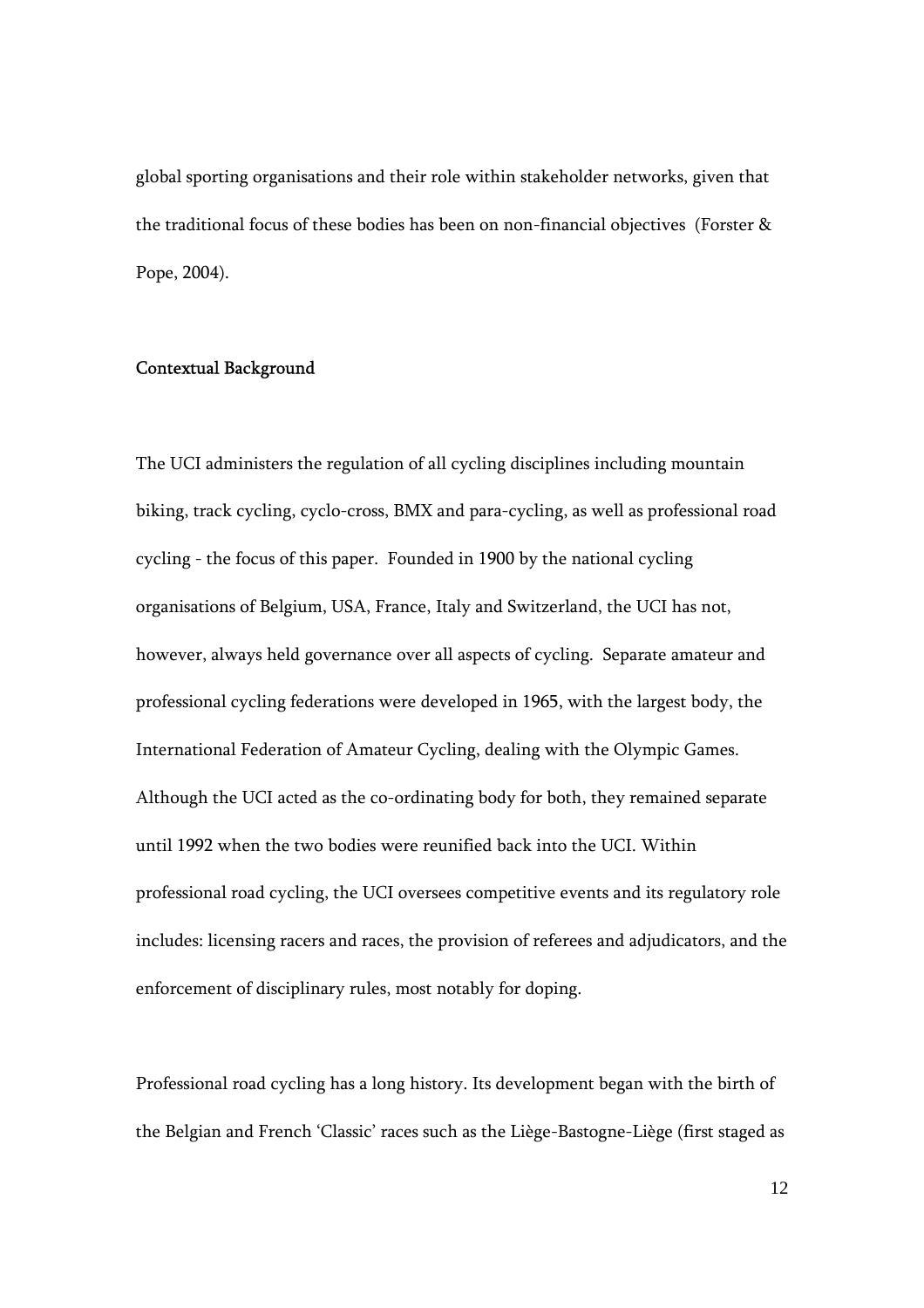a professional event in 1894), Paris-Roubaix (1896) and Paris-Brussels (also 1896). The sport's highest profile event, The Tour de France, a 3-week stage race that takes place in July every year on public roads across France, was first staged in 1903. The Italian equivalent, the Giro d'Italia, first took place in 1909 while the inaugural Vuelta a España was held in 1935. Known as the three Grand Tours, these three-week stage races are widely regarded as the foundation upon which modern day professional cycling is built. Recognised as the ultimate endurance events, the three main tours are celebrated as social and cultural tributes to their host countries and are subjects of intense national pride and prestige (Dauncey & Hare, 2003). While the basic structure of these stage races is largely unaltered, there have been major changes in the way in which they are run, financed and controlled. For example, the Tour de France was run for competing nations prior to the introduction of the commercial publicity caravan and private sponsorship of individual teams in 1930. However, from the perspective of the sport as a whole, that these and similar races and events continue to be the central components of today's professional road calendar demonstrates the unchanging nature of the sport. In view of this, the establishment in 2005 of the UCI Pro Tour is a highly significant change in the sport.

Professional road cycling is a sport founded on commercialism. The early classic races rapidly captured the interest of the spectating public and business sponsors were quick to see the commercial potential in being involved with stage races. Several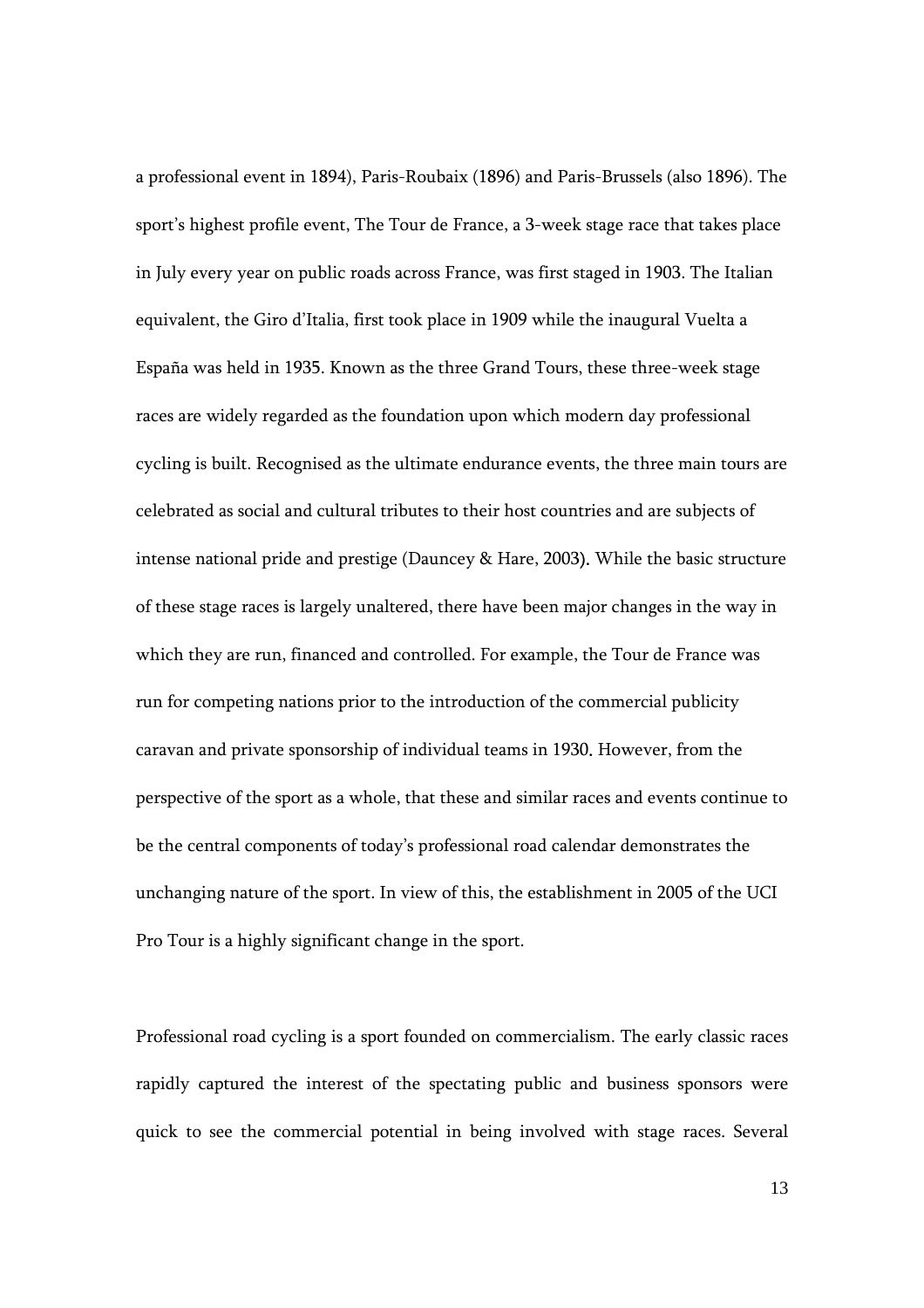famous races were founded by newspapers as publicity events to boost their circulation (L'Auto, Tour de France; Gazzetta dello Sport, Giro d'Italia; Informaciones, Vuelta a España), while the Tour de France's publicity caravan was introduced in 1930s as a means of encouraging private sector finance into the sport (Desbordes, 2006).

Professional road cycling is essentially a private sector sport. The Grand Tours are owned and managed by commercial organisations. Most prominent is Amaury Sports Organisation, which arranges the Tour de France, by the far the wealthiest and most important cycling race in the world. Its turnover in 2006 was €145.8m (AS0, 2007) of which about 70% is derived from cycling (Desbordes, 2006). Historically, it has been a very powerful participant within professional cycling through its control of the team invitations to the Tour. Under this structure, teams - and by extension sponsors and riders - were largely beholden to major race organizers like ASO which controlled entry to their events. This dependency was a major problem for teams negotiating with potential sponsors, as clearly they could not provide the sponsors with a guarantee as to the visibility of their brand, thereby introducing uncertainty in terms of a sponsor's expected financial return (Desbordes, 2006). As sponsorship provides almost all of a team's income, this uncertainty had major implications for a team's ability to pay its riders and cover operational costs.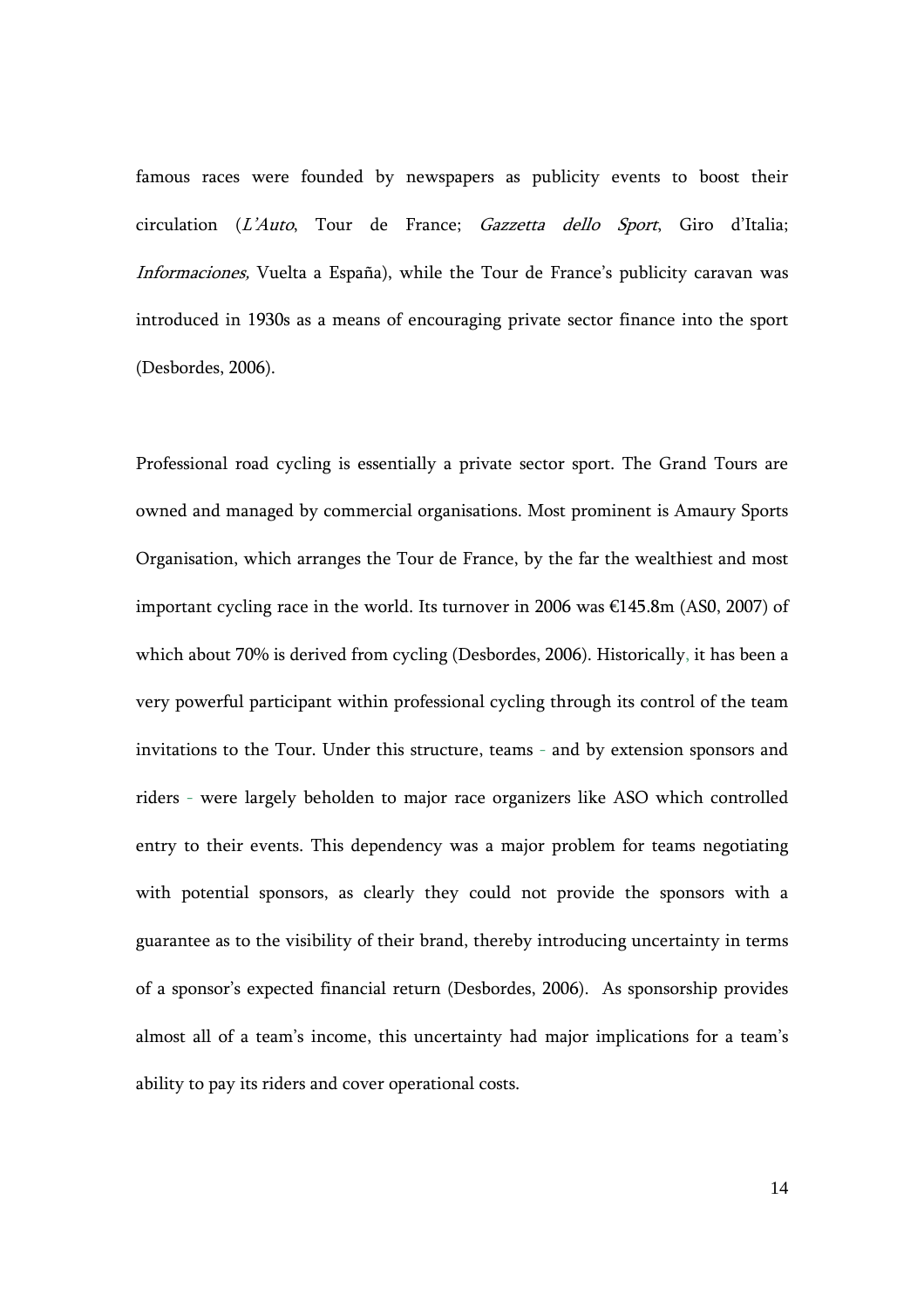Race organisers' turnover comes from television rights, sponsorship and advertising, and from public funds (fees paid by local and regional councils to host stages of the race). For example, the City of London paid approximately €4m to host the PreTour and the first two stages of the Tour de France in 2007. Unlike other professional sports, because races take place on public roads, no revenue is derived through gate receipts. Moreover, professional road cycling is an unusual mixture of individual and team sport, with individual cyclists employed by private teams who are funded by sponsors. (For an overview of the economics of professional road cycling, see Desbordes, 2006; 2008; Morrow & Idle, 2008; Rebeggiani & Tondani, 2008).

In 2005, the UCI replaced its World Series of professional road cycling race events with a new competition, the UCI Pro Tour. Made up of 27, mainly classic races within the European professional road cycling calendar, the most prestigious events such as the three Grand Tours - were included in the Pro Tour, in addition to some lesser-known races. To take part in Pro Tour events, cycling teams must apply to the UCI for a Pro Tour licence, which is ordinarily valid for 4 years. The Pro Tour is an oligopoly, with the UCI acting as the regulatory agency that owns the monopoly of the licences (Rebeggiani & Tondani, 2008). Only twenty teams are granted a Pro Tour licence, with each team then being obliged to send riders to compete in all 27 Pro Tour races, although they are allowed to draw on different riders for different events. The main difference from the previous system is that the Pro Tour is a closed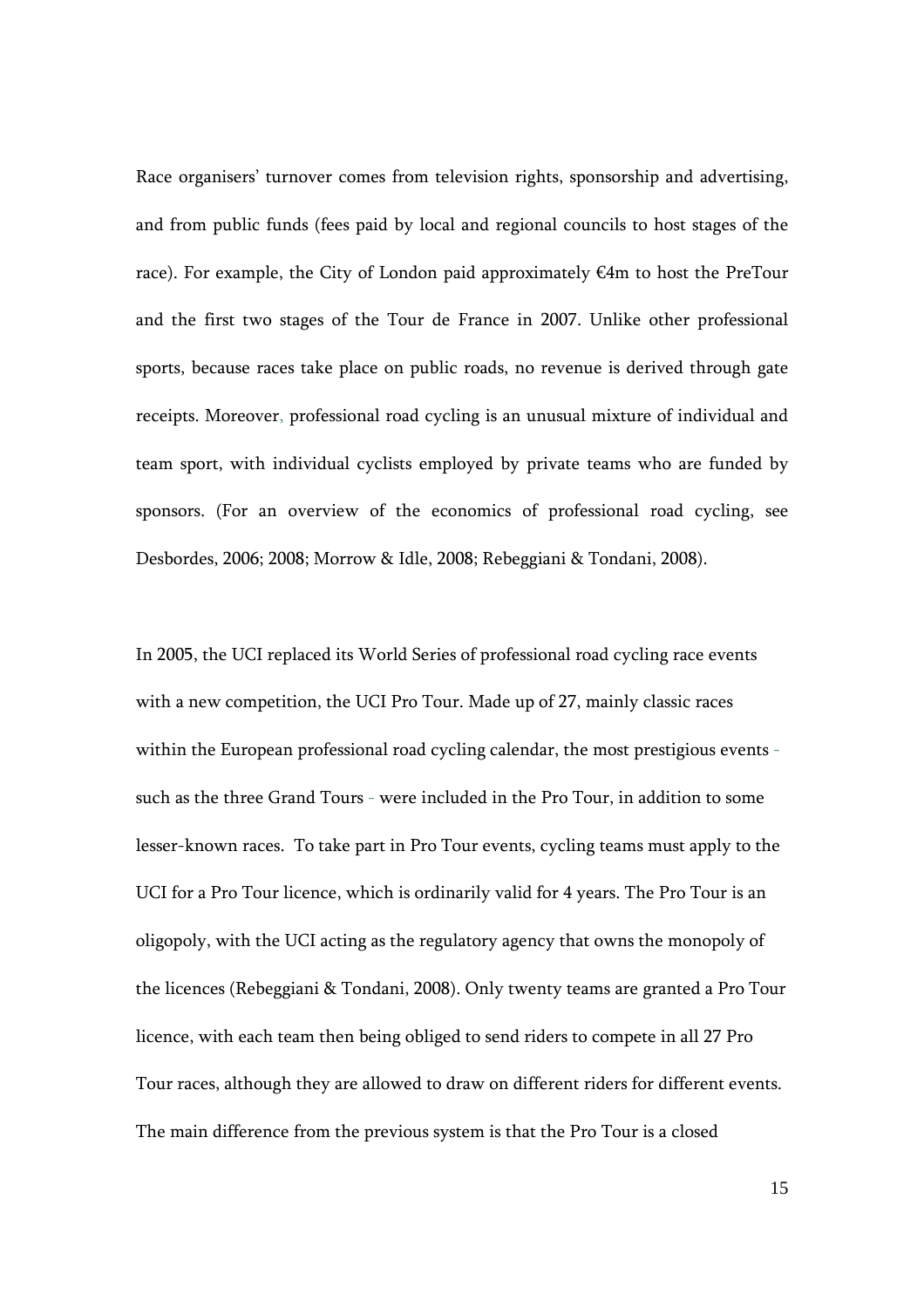structure with usually only two 'wildcard' places granted to continental teams with best performances over the season. According to the UCI, the Pro Tour has three main objectives:

- to make cycling more attractive to the public, especially by improving participation levels at key events of the season.
- to increase the interest that cycling generates with investors, by offering teams, organizers, broadcasters and their main partners, guarantees as regards the profit that they will make from their investment.
- to contribute to the development of cycling on all continents.

The UCI Pro Tour ran for the first time in 2005. While the original concept of change was widely supported by various stakeholders involved in cycling (including the major race organisers), its subsequent creation has been controversial with widespread evidence of stakeholder conflict (set out in the following results and discussion section). The UCI and the organisers of the three Grand Tours were unable to reach agreement on the format of 2006 UCI ProTour, such that the status of some of the events within the Tour was unclear. In simple terms, the UCI Pro Tour included events for which the race organisers had not sought Pro Tour licences. Nevertheless, Alejandro Valverde was crowned Pro Tour champion although even his moment of glory was overshadowed when RCS, organisers of the Giro d'Italia (one of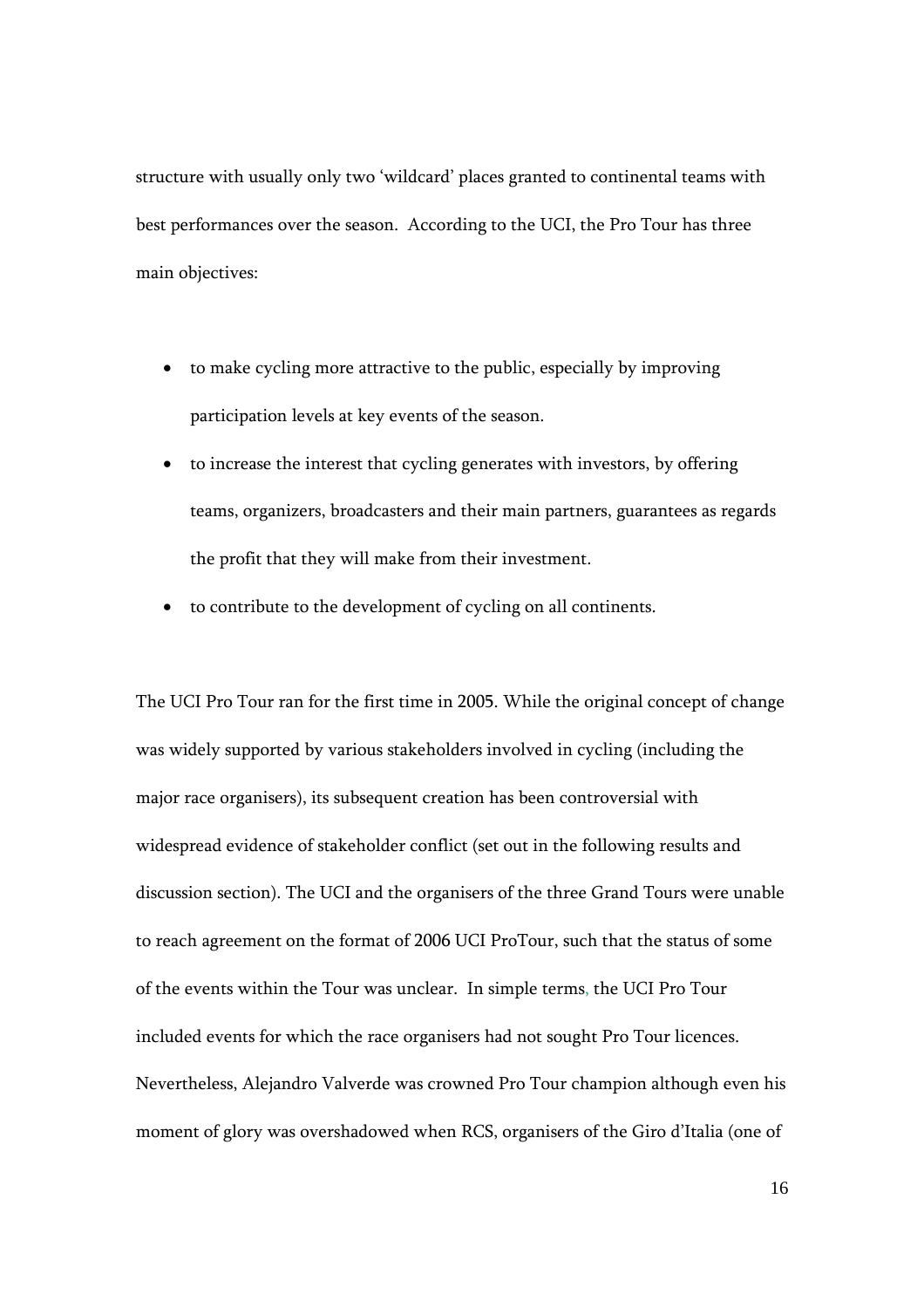the organisers which had not sought a Pro Tour licence), refused to allow him to be awarded the Pro Tour jersey at its event. The dispute became more heated in the lead up to the 2007 UCI Pro Tour. Only days before the start of the first event of the competition series, the Paris-Nice race, it seemed certain that the event would not take place at all after race organisers, ASO, refused to allow some of the Pro Tour licensed teams to participate. This refusal was made on the grounds that, as it had made no application to the UCI for its race to be licensed as a Pro Tour event, ASO was at liberty to invite whichever cycling teams it wished to take part in its event. The UCI responded by refusing to provide governing body officials to regulate the event. Unperturbed, ASO claimed it would run the race as a national event, without UCI backing, with referees from the French cycling federation officiating instead. As the remarkable 'tit-for-tat' exchange continued, this decision resulted in the UCI instructing all Pro Tour teams not to participate in ASO events. The cycling teams then issued public statements calling for the organisers and UCI to resolve the dispute for the good of cycling (Morrow & Idle, 2008). At the eleventh hour a compromise was reached. (More detailed background information is available at www.cyclingweekly.co.uk News Archive).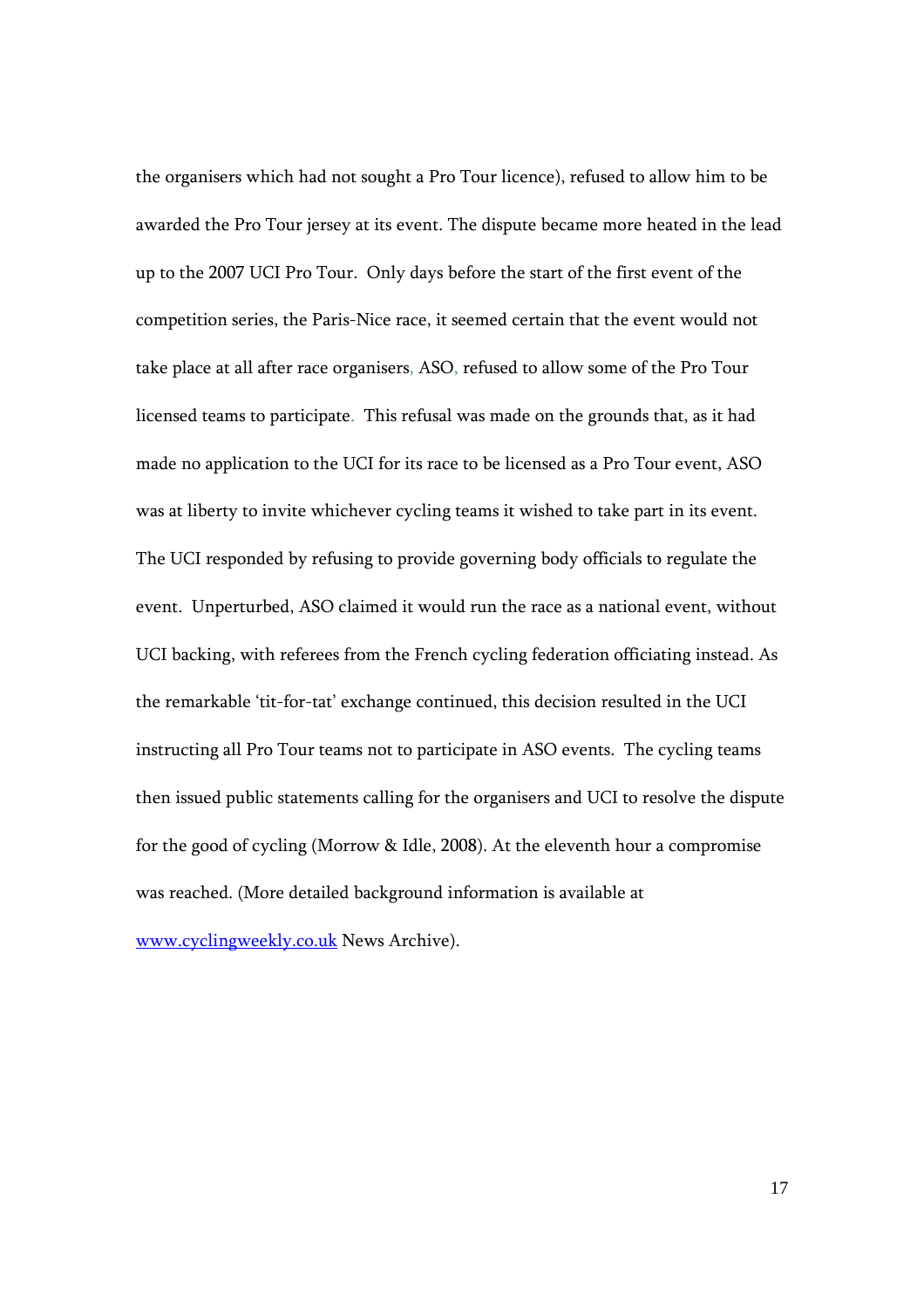#### Method

#### Setting

The setting for this paper is the network related to professional road cycling. More specifically, within this network the focus of the paper is on the change which resulted in the setting up of the UCI Pro Tour, as set out in the preceding section. This research has focused on the period since 2002 when the first formal noting of major organisational change was made (minutes of the PCC (Professional Cycling Council), No. 7/2002, set out in Official News Bulletin, No. 36, January 2003).

The aim of this paper is to use this case study to illustrate theory at work, in particular stakeholder theory and network theory. Case studies are recognised as being of particular value in providing detailed knowledge of complex events as they develop over time (Parent & Séguin, 2007). Case study research involves the investigation of a contemporary phenomenon within its real-life context; when the boundaries between phenomenon and context are not clearly evident; and in which multiple sources of evidence are used (Yin, 1984). Case studies are particularly useful in looking at the application of stakeholder and network theories as they provide an opportunity to consider not just the voice and perspective of stakeholders, but also of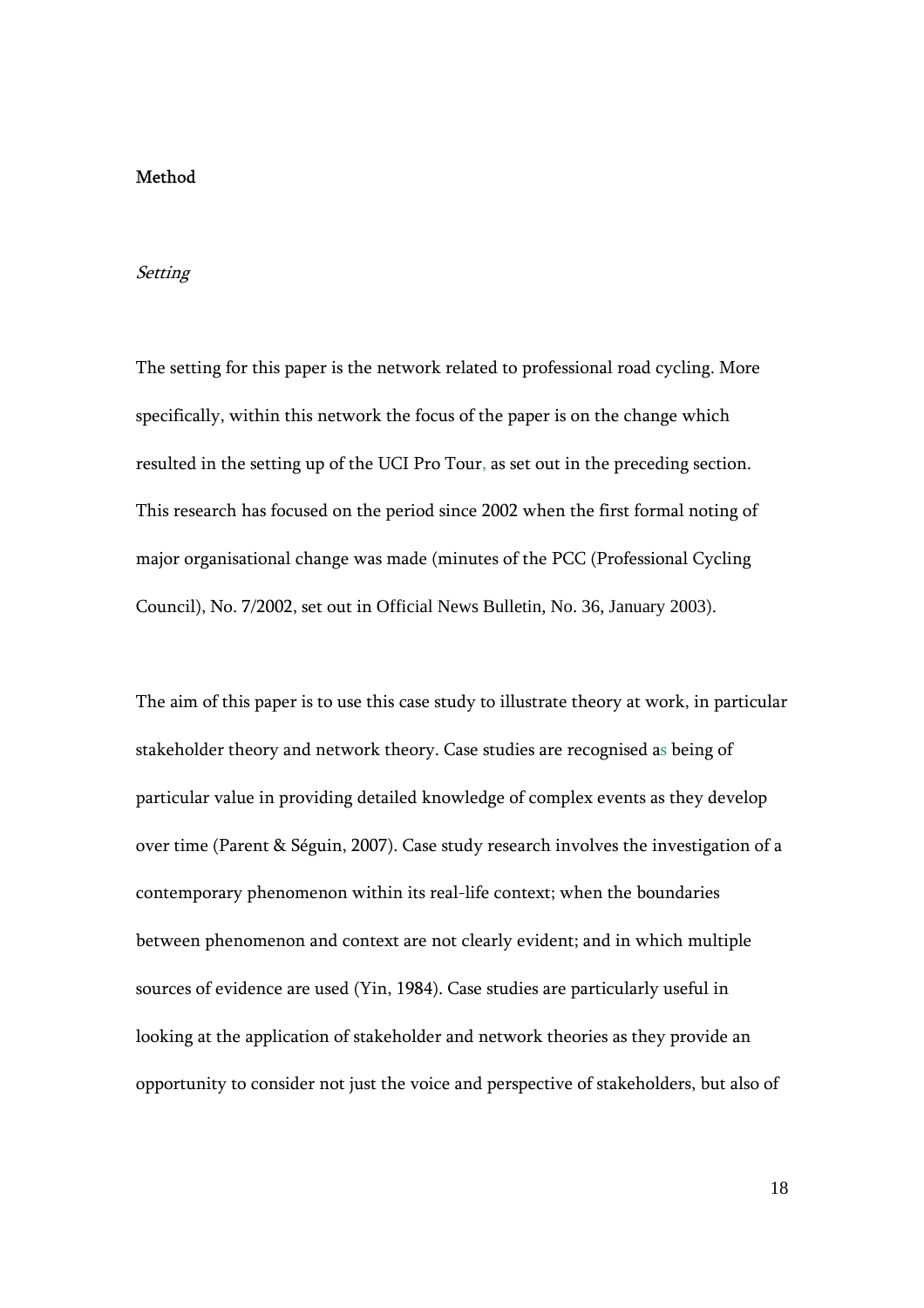the relevant groups of stakeholders and of the interaction between them (Tellis, 1997).

## Data collection

There were two data collection approaches in this case study: a) gathering data from archival material, and b) semi-structured interviews with key stakeholders.

The first of these approaches involved collection of secondary data obtained mainly through analysis of publicly available information related to the UCI, available either at its headquarters in Aigle, Switzerland or on-line. This information included:

- financial statements of the UCI for the years 1999/2000 2003/04;
- budgets presented to the UCI annual congress for the years 2002-2006 (inclusive);
- legal and constitutional documents, such as the UCI Constitution and its Rules for Good Governance;
- records and minutes of its activities and decision making in various committees as set out in its Official News Bulletins. The Official News Bulletins covered the period from January 2003 (No. 36) until April 2006 (No. 45).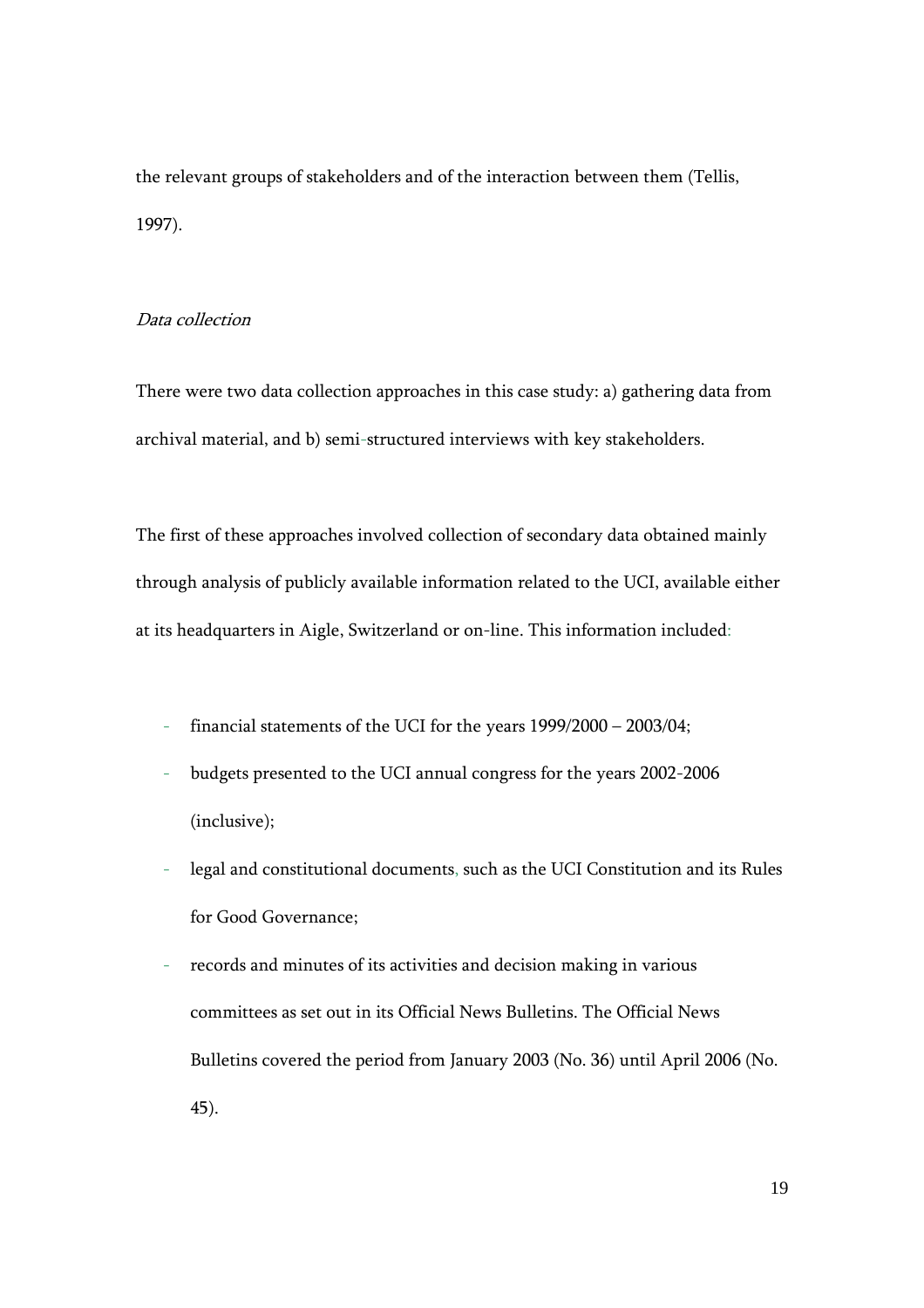In addition, detailed study was carried out of cycling-specific sources, in particular the UK-based Cycling Weekly magazine, but also internet-based cycling sites such as Cycling News (www.cyclingnews.com). This material was used to better understand the structure of professional road cycling, the role of the various stakeholders, their involvement in the restructuring discussions and processes, and their attitudes to the proposed restructuring.

In a study in 2003, O'Brien and Slack analysed structure and change in the organisational field of English Rugby Union. Their approach involved identifying an <sup>a</sup> priori coding scheme based on a number of signposts to indicate shifting logics or change in the field, specifically changes in: actors or stakeholders, exchange processes and inter-organisational linkages, legitimised forms of capital, and regulatory structure (O'Brien & Slack, 2003). In this study, the themes that best illustrated change within the professional road cycling network were drawn from the review of literature, coupled with the analysis of the archival material. This provided three key themes: 1) changes in stakeholder nature, 2) changes in power and 3) changes in stakeholder linkages and coalitions. In addition, an important over-arching theme of commercialism was identified.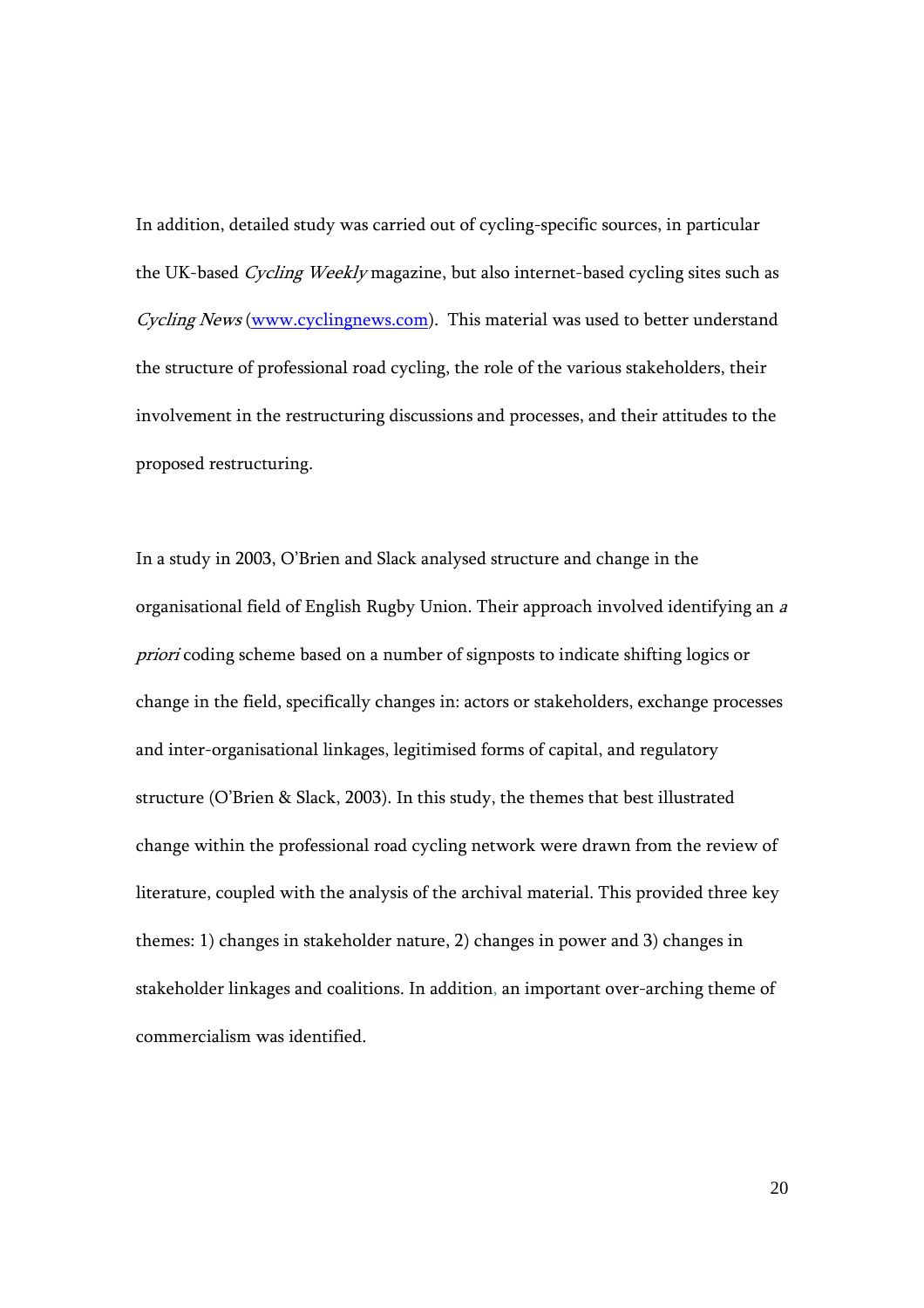The second source was primary data obtained from a series of semi-structured interviews held with key stakeholders in professional road cycling. An important challenge in using interview data is to limit bias (Eisenhardt & Graebner, 2007). To mitigate bias, interviewee selection reflected their anticipated knowledge of professional road cycling and the setting up of the Pro Tour, and their markedly different roles within cycling, which it was hoped would illuminate diverse perspectives on the sport and the changes therein. Stakeholders from the network interviewed included representatives from the governing body, from race organisers, from teams, from umbrella organisations and with relevant individuals not directly involved in professional road cycling, such as journalists. Within the governing body, interviews were held with representatives from different levels within the organisation. To that end, interviews were conducted with representatives of the UCI (the President, the Pro Tour Manager, the Press Officer), ASO (the Chief Executive of the Tour de France), RCS (the Director of Organisation of the Giro d'Italia), the Administrative Director of a UCI Pro Tour Cycling team and the Professional Cyclists' Association. These interviews lasted for between 60 and 90 minutes each on average. In addition, two shorter interviews were held with editorial staff of two UKbased cycling magazines. Interviews were held between May 2006 and January 2007 with several of the interviews being conducted in French or Italian by one of the authors. While the number of interviews is relatively small, the main interviewees, all of whom were based in continental Europe, are representative of the key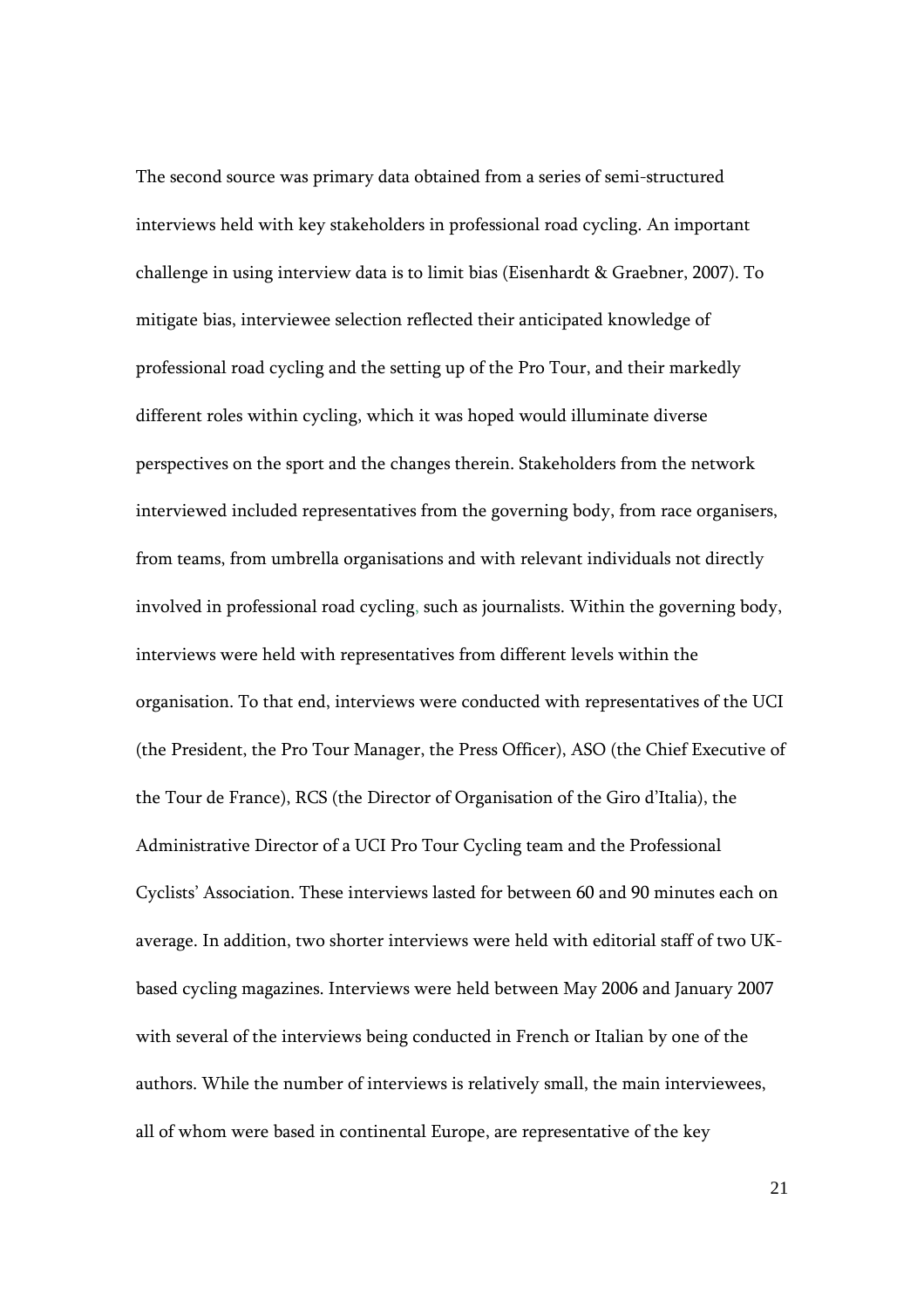stakeholders in the professional road cycling network. All interviewees provided their consent for their views to be reported in academic publications.

Questions focused on the themes identified as illustrating change within professional road cycling and sought to identify the values, attitudes, behaviour and professional interests of those involved. The interviews were translated (as required) and transcribed and organised around these themes. Where possible the interview material was compared to the secondary information published by the UCI. The discussion section of the paper which follows is structured around those same themes.

## Results and discussion

#### Changes in Stakeholder Nature

As set out earlier in the paper, the structure of professional road cycling directly involves a number of separate stakeholders: race organisers, teams, riders, sponsors and governing bodies. Prior to the inception of the Pro Tour, there was widespread acceptance from the various stakeholders, including the organisers of the Grand Tours, that there was a need for structural change to create a proper hierarchy of events. Road cycling was seen as fragmented which restricted its opportunities to develop as a sport and to prosper financially. To increase its public visibility and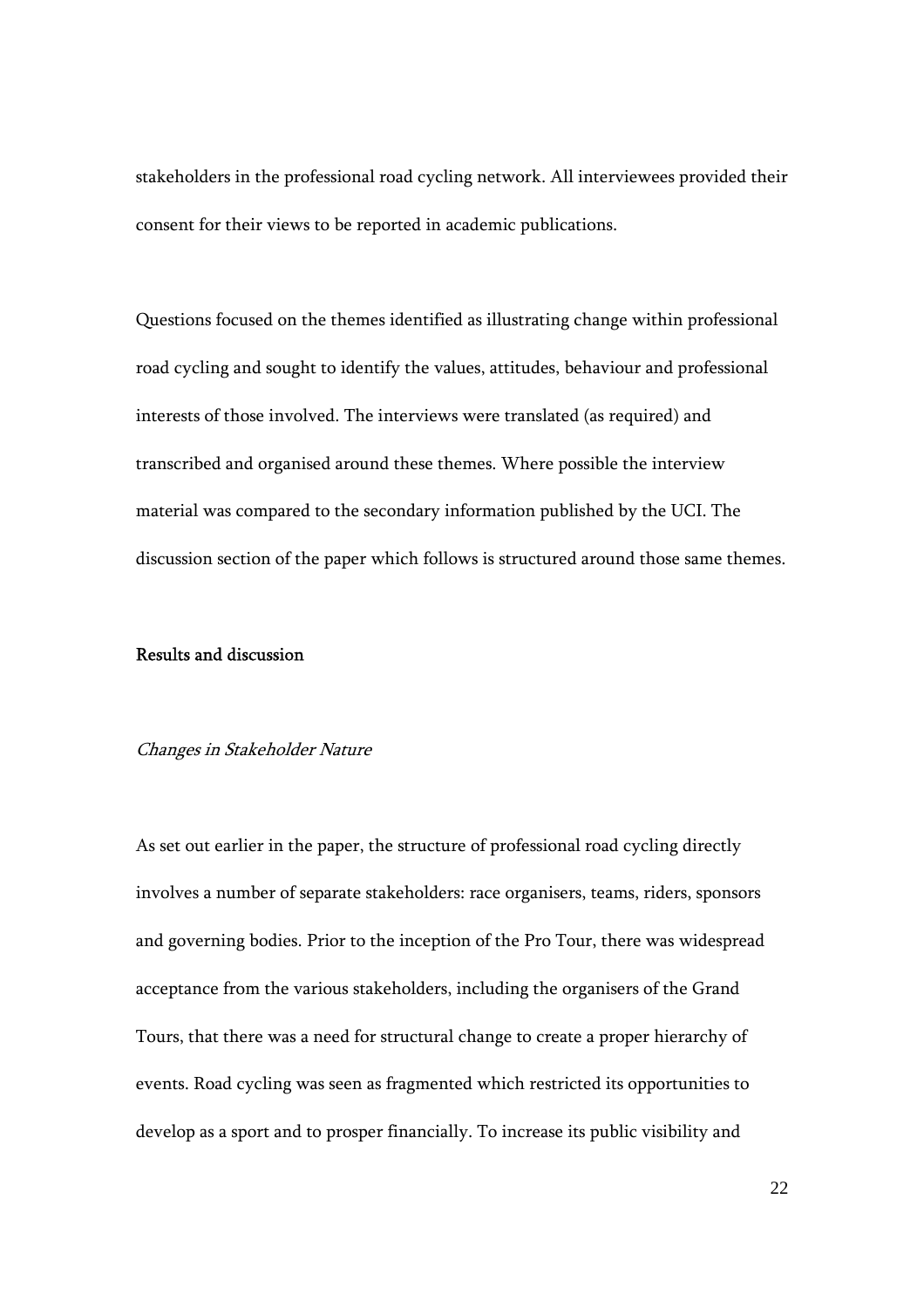attractiveness to broadcasters in particular, there was a recognised need to improve the coherence and presentation of the product. To facilitate this commercial deepening, it was acknowledged that it was essential to attract the top riders to the big races:

… we had started to pile up the competitions and there wasn't much point to it any more. It was time to start again and to make some kind of reform that would make high level cycling more visible to the public and the media. Why? To conquer television, which is the base of everything. If you are shown on television, you'll get sponsored (interview with Jean Marie Le Blanc, former CEO of the Tour de France, May 2006)

… the idea of increasing the quality of cycling is right and current. Otherwise we risk being left behind and as a result we'll lose market share, opportunities – everything (interview with Mauro Vegni, Director of Organisation, RCS Sport, September 2006)

Historically, the UCI had acted as a traditional regulatory body within professional road cycling: licensing racers and races, the provision of referees and adjudicators, and the enforcement of disciplinary rules, most notably for doping. In the wider sporting environment, there have been changes in the political economy of Global Sporting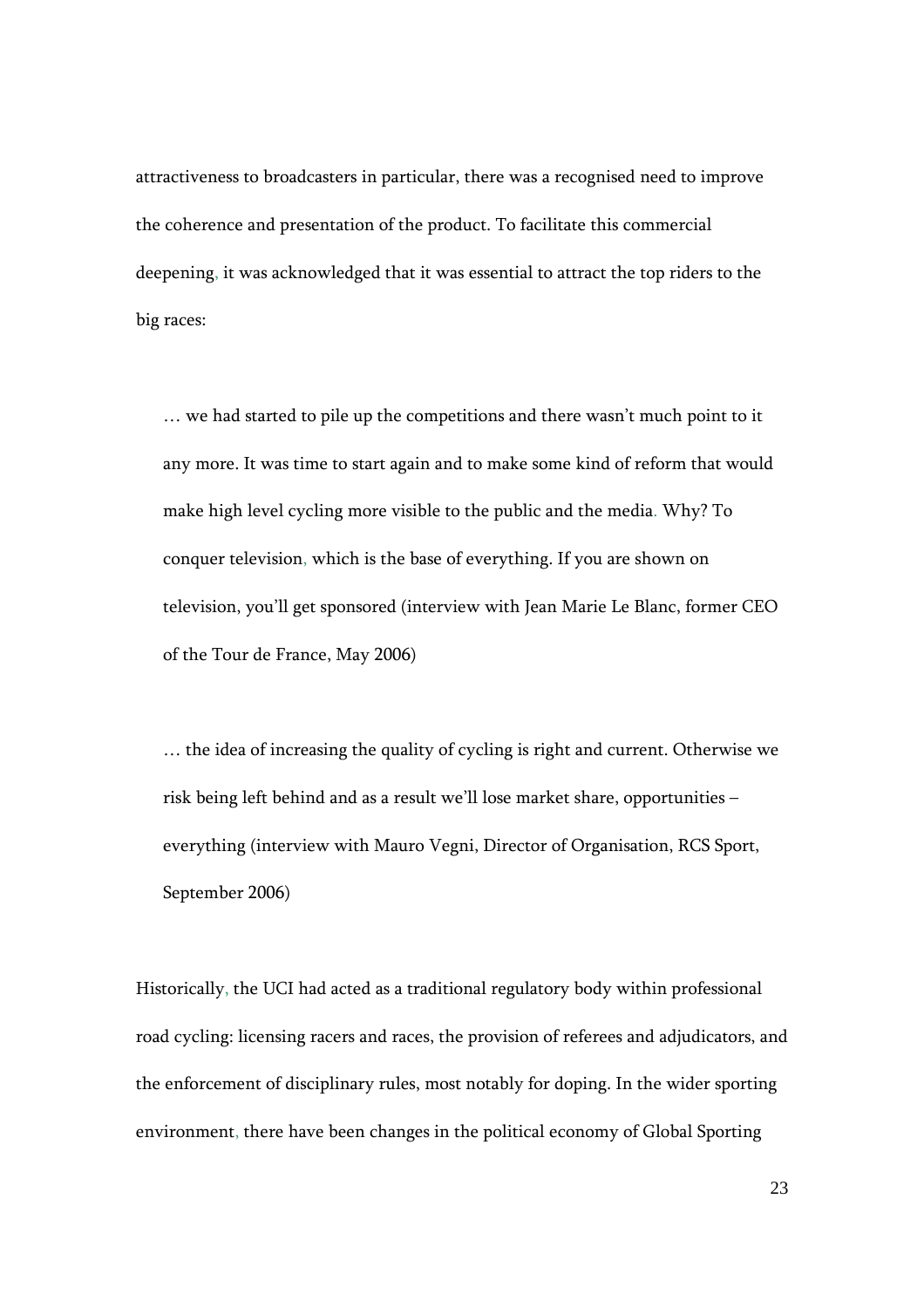Organisations (GSOs). One example of this has been moves by some GSOs to lessen their financial dependence on national associations and/or member clubs, a move often predicated on their control of a hallmark event (Forster & Pope, 2003). In contrast, as the UCI does not control major events in the professional road cycling calendar (for example, the Tour de France is controlled by the private company, ASO); it continues to be financially dependent on national cycling associations. Notwithstanding the UCI's legitimacy as a governing body, the fragmented structure and the multiple stakeholder groups found in professional road cycling, mean that its influence has been relatively limited.

Through the Pro Tour, the UCI has sought to position itself more centrally in the network (Rowley, 1999); seeking to change its nature and position as part of the process of trying to drive change in professional road cycling. The UCI has sought to justify its changed role in terms of being for the good of the sport, i.e. the change process and its position therein enables the governing body to focus on improving professional road cycling's position and prominence in the global sport market place; facilitating its sports development role and enabling the sport and its stakeholders to prosper financially.

The rationale basically is that sport is sport is sport. … We can never forget that. But by the same token at the top level, sport is also to some extent ... business …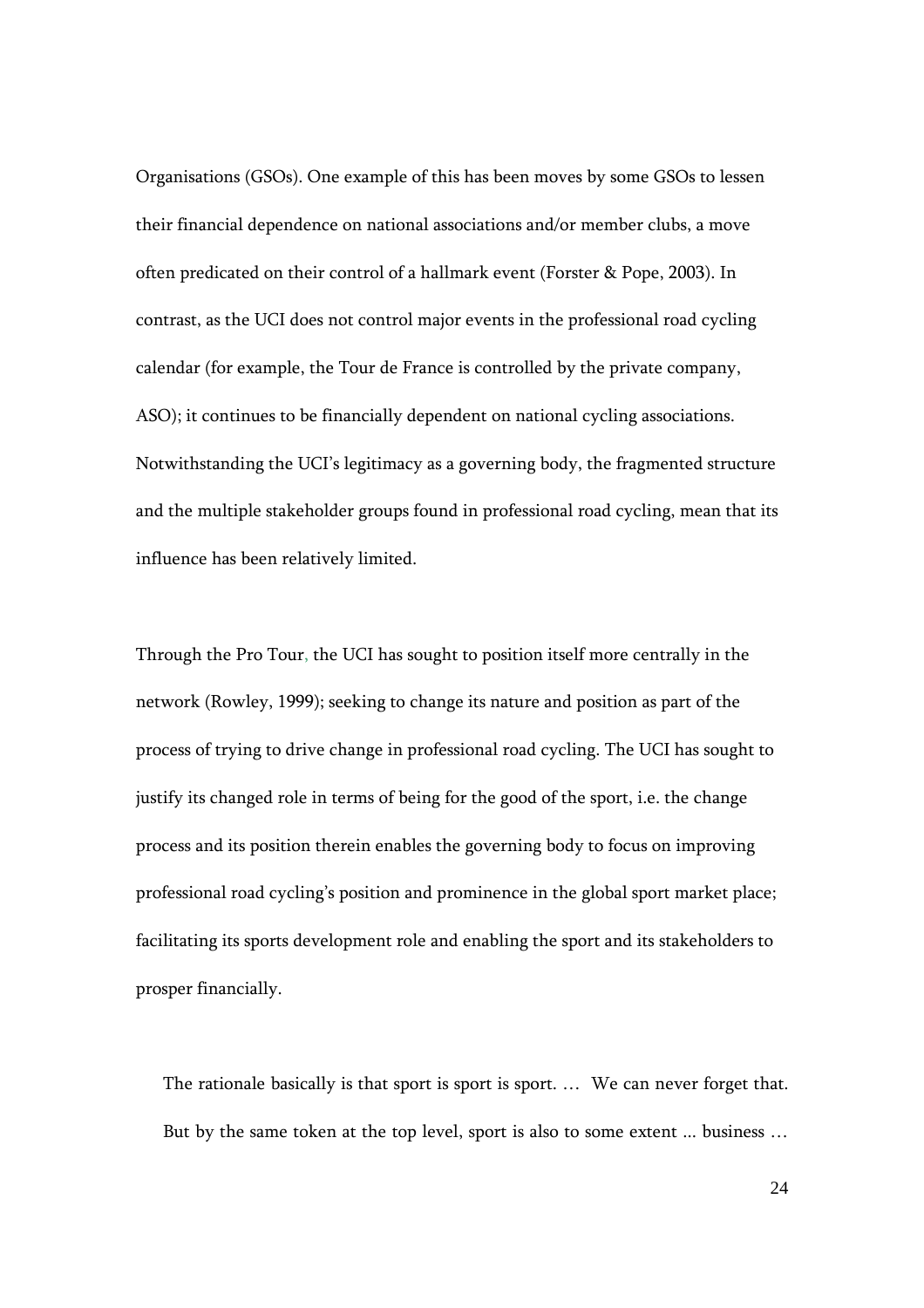commerce. … we are in competition with other sports; we are in competition for television … the more the sport gets into the public arena, the better for the possibilities of development of the sport. …

But we don't have a commercial interest in terms of making money out of this. Our focus is purely on the sport, the development of the sport and we make the decisions – objective decisions – related to the development of the sport. All the different stakeholders have to accept that (interview with Pat McQuaid, UCI President, June 2006).

But its motivation to change and for change may also be characterised in more instrumental terms and contrary to the views set out above. In particular, it has been argued that the UCI viewed the Pro Tour as the route to positioning itself as a more direct financial beneficiary from the revised structure of road cycling, indirectly assisting it to fulfill its aspirations for cycling as a whole.

It's there [the Pro Tour] that the UCI has transformed its vocation – from federation which should protect and defend, provide rules and regulations, into a commercial machine (interview with Mauro Vegni, RCS Sport, September 2006).

Certainly the UCI's strategy for change has emphasised commercial considerations: first, collective benefits arising out of the philosophy of excellence that underpinned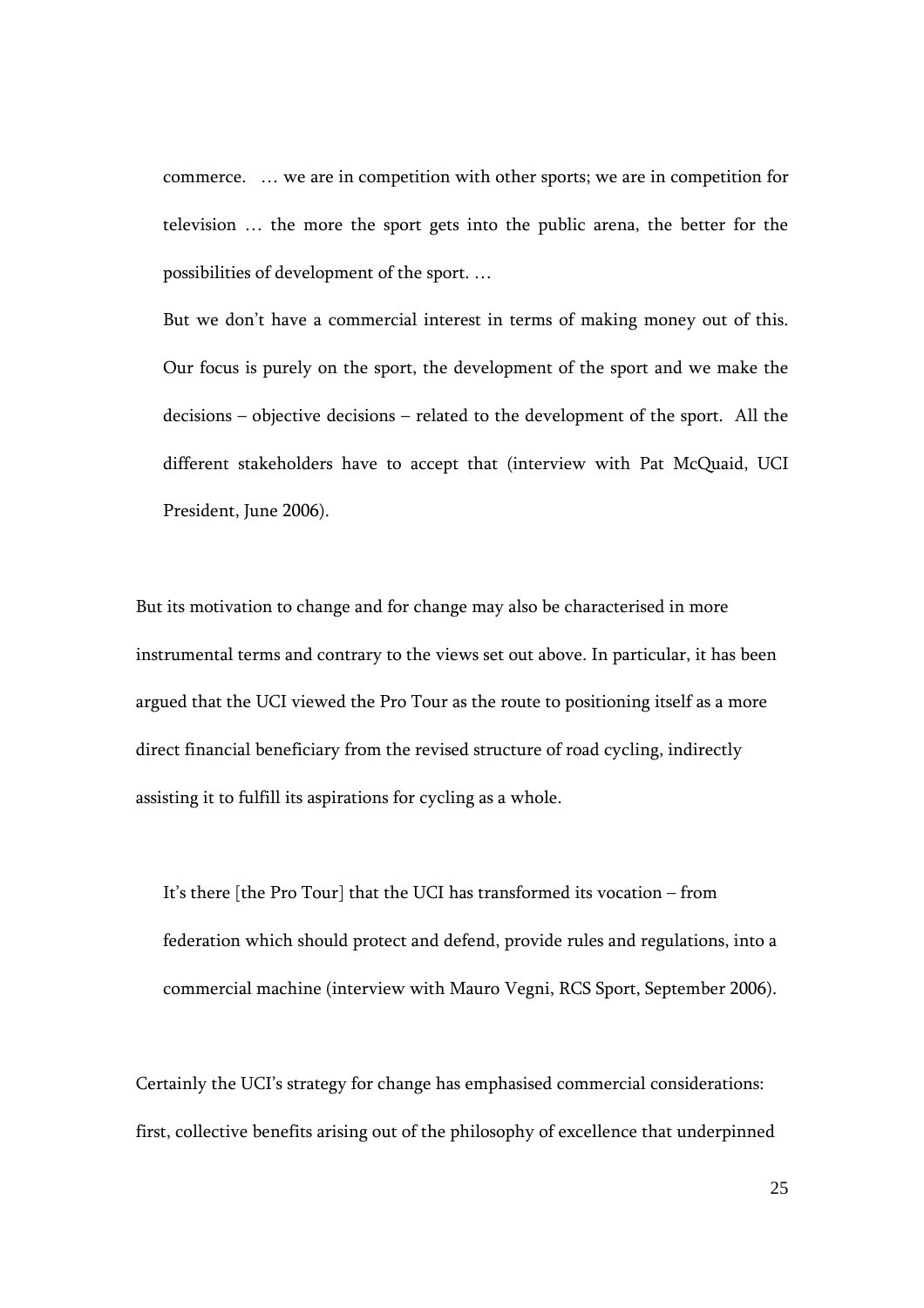the Pro Tour (interview with Pat McQuaid, UCI President, June 2006), and second, individual benefits, particularly financial, arising from the Pro Tour. For example, the financial certainty arising out of the closed-structure of the Pro Tour and the existence of four-year licences was clearly attractive to teams, sponsors and riders and highlights the importance of commercialism.

All we want to do with the Pro Tour is create new opportunities to improve the situation of the licence holders (interview with Alain Rumpf, UCI Pro Tour Manager, June 2006).

From the riders' point of view, the Pro Tour has brought quite a few things … more financial status and more security because if the team sponsors are sure to have a contract for 3 or 4 years [then] it is easier for the riders to negotiate contracts for 3 or 4 years. [And] as there is more money, the contracts are of more financial value (interview with Daniel Malbranque, Secretary General, CPA (Professional Cyclists' Association), November 2006)

For the teams and sponsors, it is a great thing because it means that for the period …[that you have a licence] you have no concerns about whether you will be participating in the Tour de France … it's the same for the sponsors … it is certain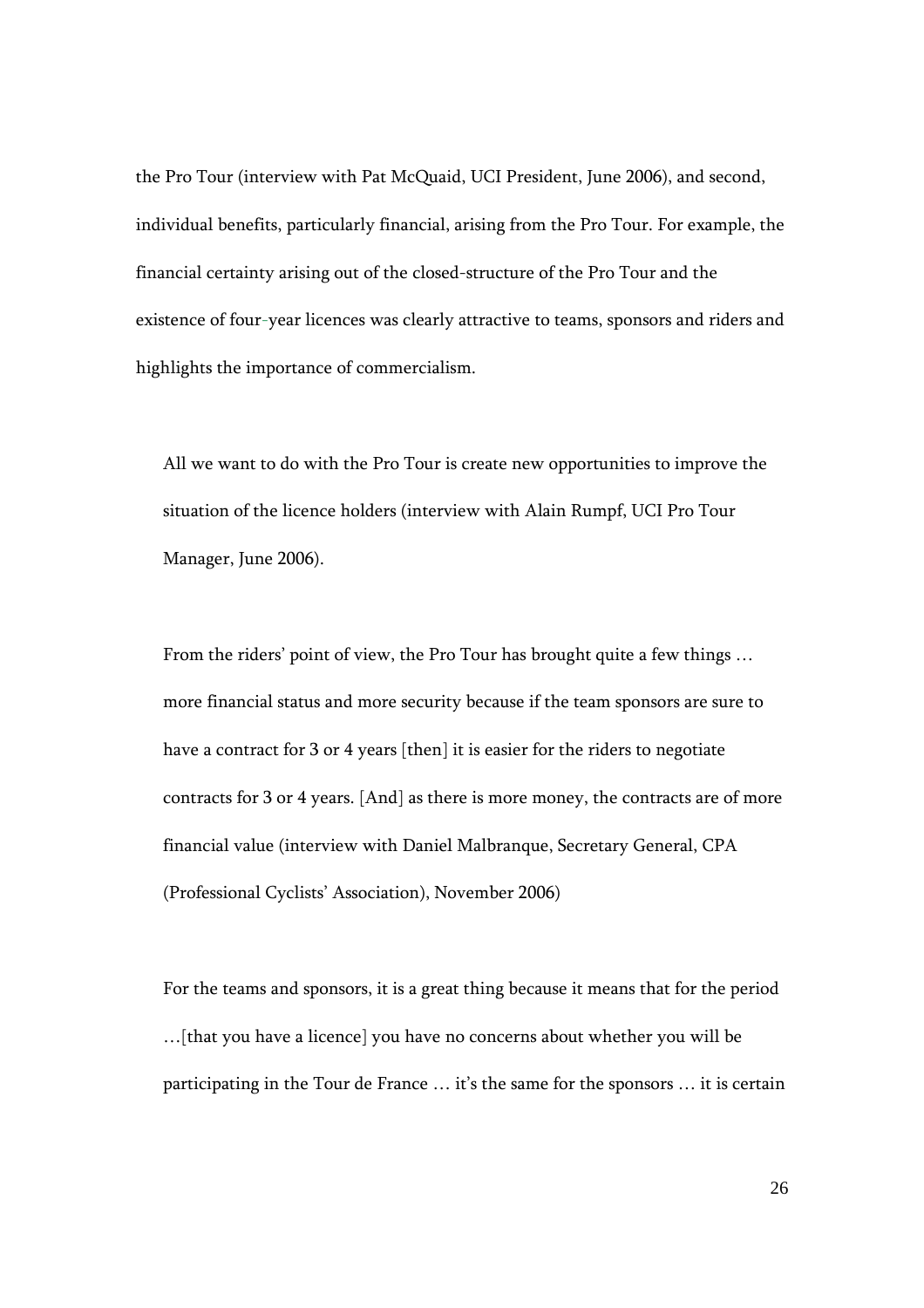that their team jersey will be in the Tour so they are happy (interview with Franck Trajber, Administrative and Financial Director, Cofidis, December 2006).

We're making decisions or asking for support or advice to make decisions which are to the benefit of the stakeholders, not to our benefit but to the benefit of the stakeholders and all the sponsors and the teams and the riders. At the end of the day if this thing grows and grows and cycling gets more coverage from television and therefore more money coming into it, it is all the stakeholders who benefit from that additional money (interview with Pat McQuaid, UCI President, June 2006).

The importance of commercialism in explaining behaviour and positioning within a network has also been observed in other sports, notably European club football where structural change in the UEFA Champions' League has been driven by financial considerations, in particular the distribution of media income and the desire of the major European clubs to guarantee their participation in the competition's lucrative later stages (Holt, 2002). More specifically, in their study of sports networks in Irish sport, Wolfe *et al.* (2002) demonstrated the success of satellite television in taking a more central position in the network as a consequence of its role as a distributor of revenue within the network.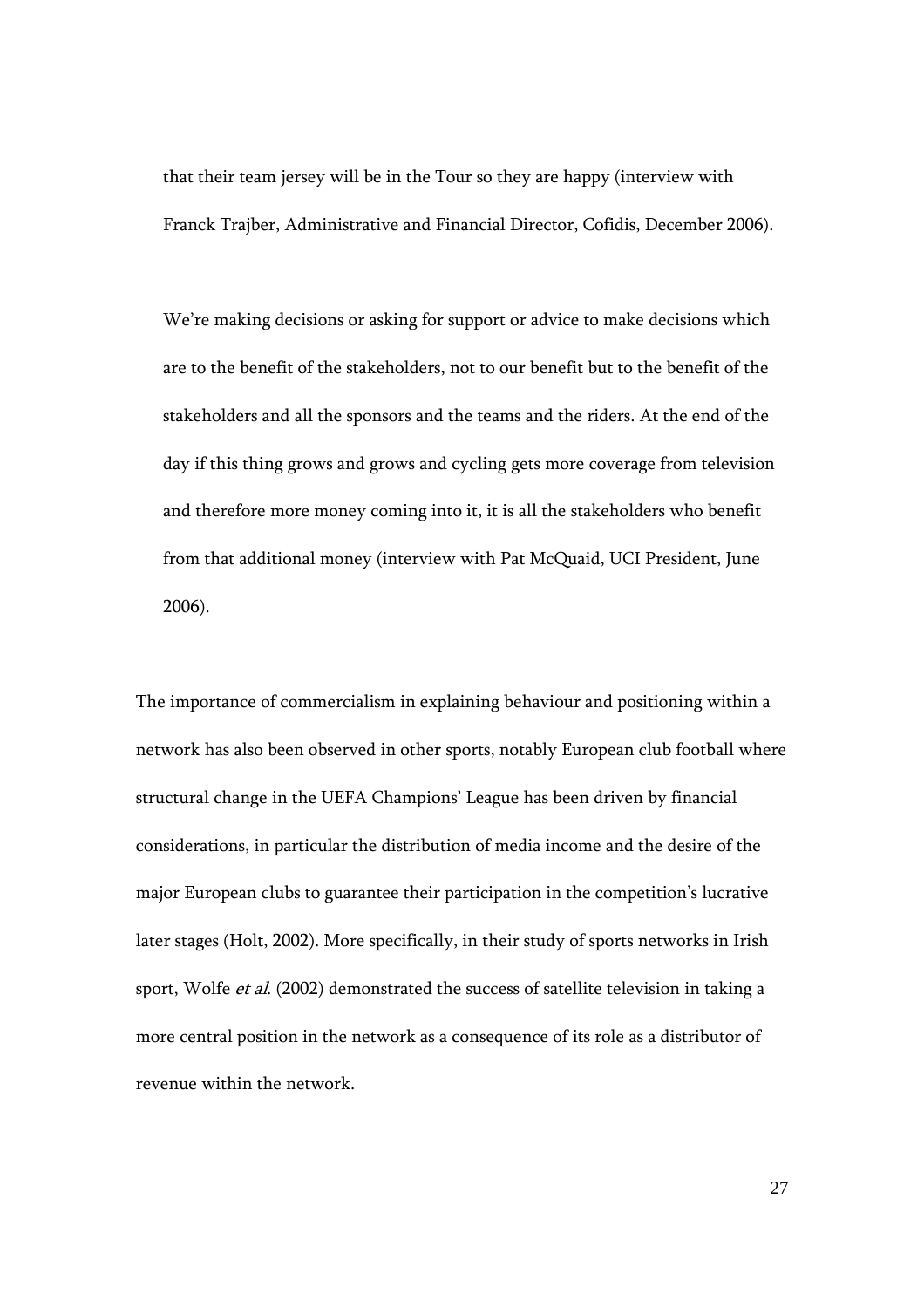One issue that is highlighted in this type of exchange is the homogeneity of stakeholder groups. For example, while organisers of smaller races like the Dauphiné-Libéré were in favour of the proposed UCI Pro Tour as it dramatically improved the quality of riders and teams taking part (interview with Daniel Malbranque, Secretary General, CPA, November 2006), as will be seen in the following section, resistance to change came from the organisers of major events and races who saw the Pro Tour as weakening their control over participation in their events. This difference of opinion emphasises one criticism of stakeholder theory; its implicit assumption that priorities within role-based stakeholder groups are relatively homogeneous (Wolfe & Putler, 2002).

A related issue is stakeholder representation. Clearly, all race organisers do not share the same objectives, yet the management and governance structure within which professional road cycling operates (both pre- and post- Pro Tour) involves umbrella groups set up to represent all race organisers (AIOCC), all teams (AIGCP) and all riders (CPA) (see Figure 1). The governance challenges are exacerbated by the fact that these umbrella groups draw their representation directly from the race organisers, teams and riders, with the result that particular individuals can be placed in situations where their organisational position (e.g. as a race organiser) is in conflict with the position of the umbrella organisation. The following extract from the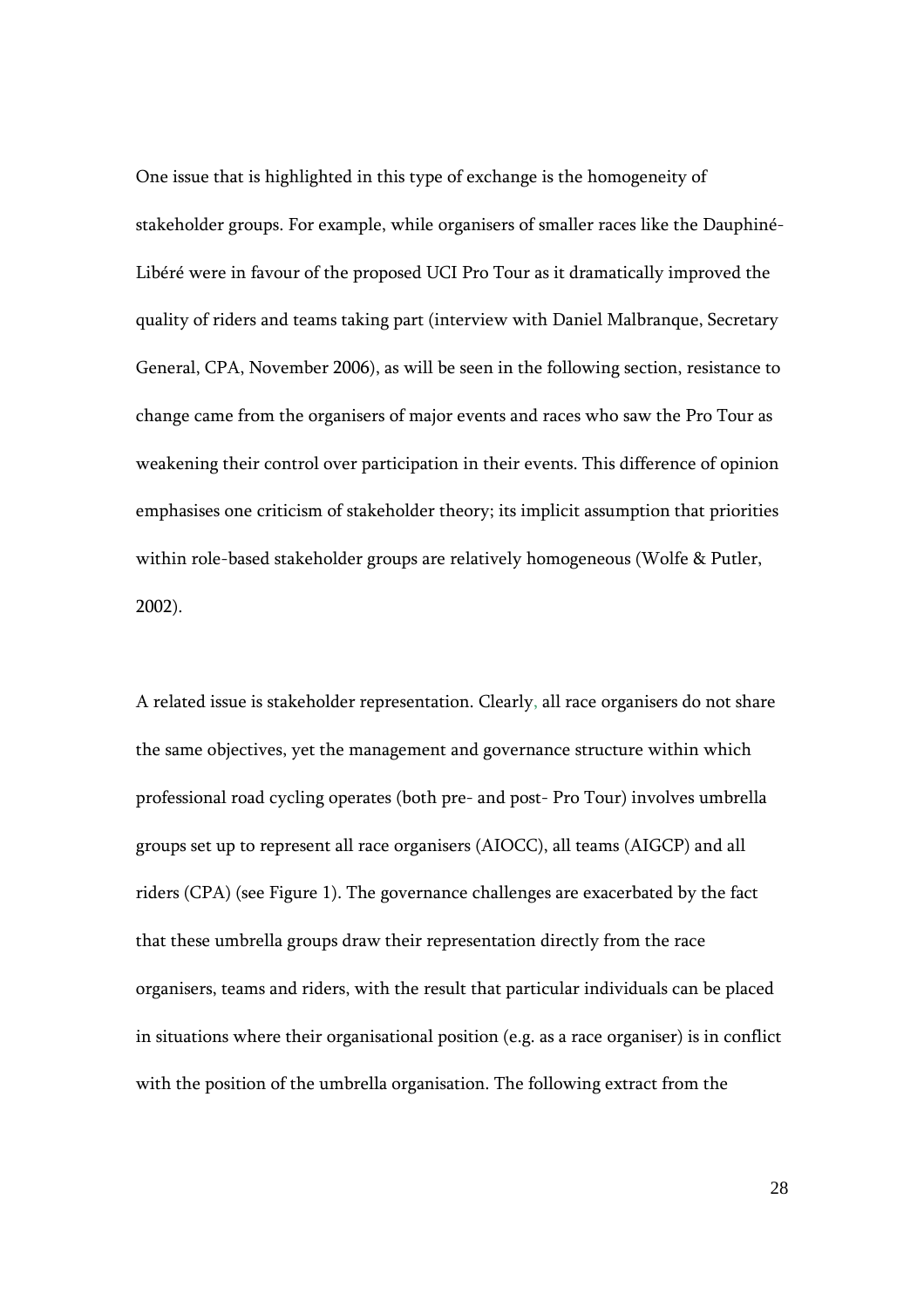minutes of the meeting of the PCC held in Bardolino del Garda in October 2004 highlights precisely the problem of stakeholder representation:

UCI Pro Tour: Project Progress Report

Jean Marie Le Blanc and Carmine Castellano made no comment at this meeting on Grand Tours. They would be taking part on behalf of the AIOCC [umbrella organisation representing all race organisers] and not on behalf of ASO [organiser of The Tour de France and Le Blanc's employer] and RCS [organiser of the Giro d'Italia and Castellano's employer] respectively.

#### Changes in power

One stated objective behind the Pro Tour was to increase the financial rewards available to all those within the sport. A key issue here is the extent to which stakeholders consider this at the institutional level - for the good of the sport - or from a narrower, but rational, stakeholder self-interest, focusing more on their power and control over the generation and distribution of revenue and their human capital. To some within different stakeholder groups (teams, sponsors and riders), part of the appeal of the new structure was that it challenged the power of the organisers of the major races, ASO (organisers of the Tour de France) and to a lesser extent RCS (organisers of the Giro d'Italia) and Unipublic (organisers of the Vuelta), whose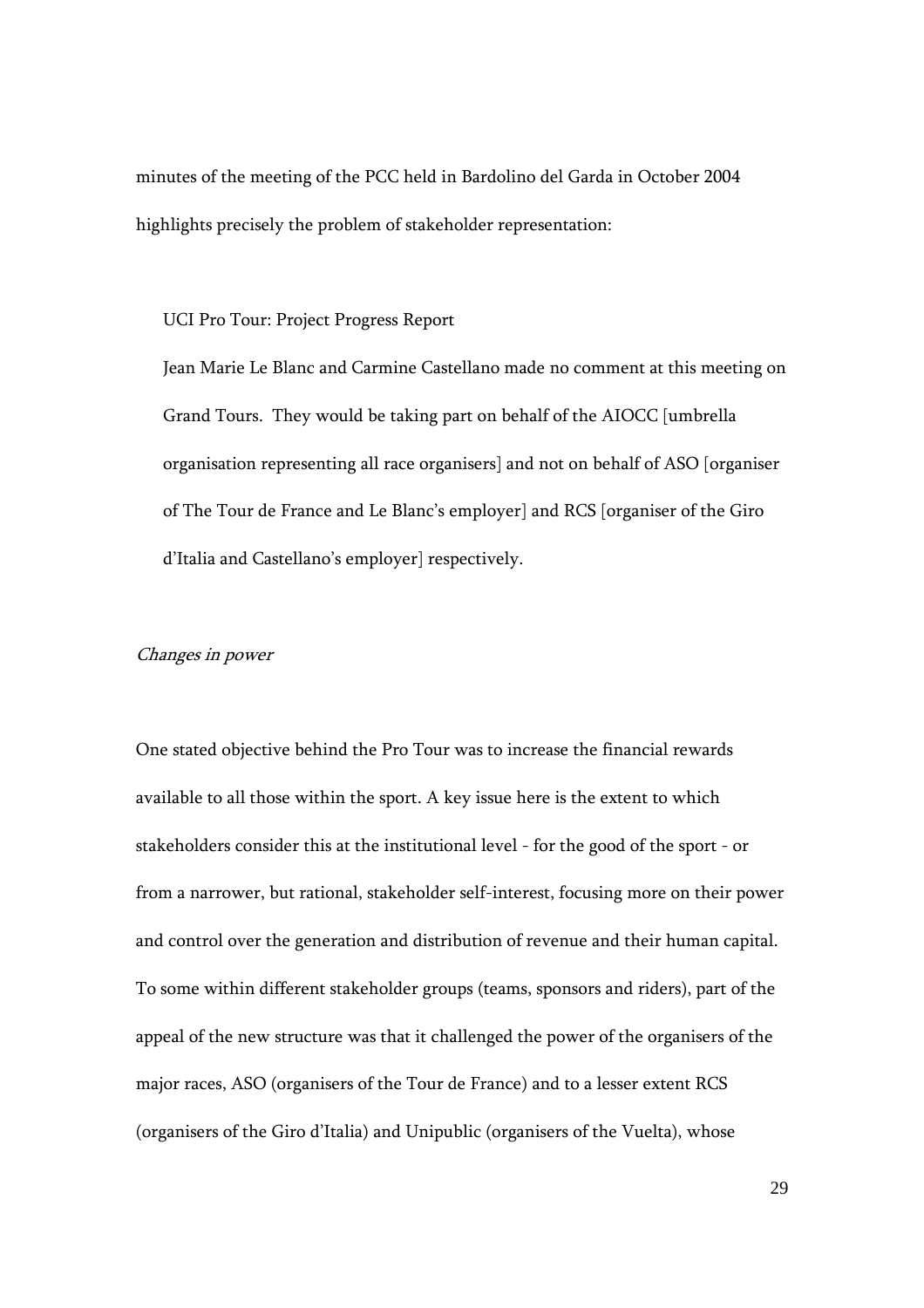influence arose out of their historical control of starting places in their events. Under the previous structure, securing a place in the Tour de France, was often crucial to the financial viability of teams, sponsors and riders. In this context, however, notwithstanding the collective benefits that had encouraged the early stakeholder dialogue and appetite for change, it is perhaps unsurprising that ultimately the major race organisers interpreted the Pro Tour as a challenge to their autonomy and to their ability to manage their businesses:

Over the past two years … [the UCI] has made a huge mistake – thinking that it had power over everything and everyone and that it could even manage things that historically were the rights of other individual organisations (Mauro Vegni, RCS Sport, September 2006).

And on the other hand we didn't want to lose - not necessarily money – but our savoir-faire and experience. We have been owners of the brand of the Tour de France for 100 years. I don't see why tomorrow we shouldn't still be doing our jobs (Jean Marie Le Blanc, Tour de France, May 2006).

Equally unsurprising was their decision to try to use their power to block change and to preserve their positions. One example of this was ASO's refusal to allow all of the UCI Pro Tour licensed teams to take part in the 2007 Tour de France by banning the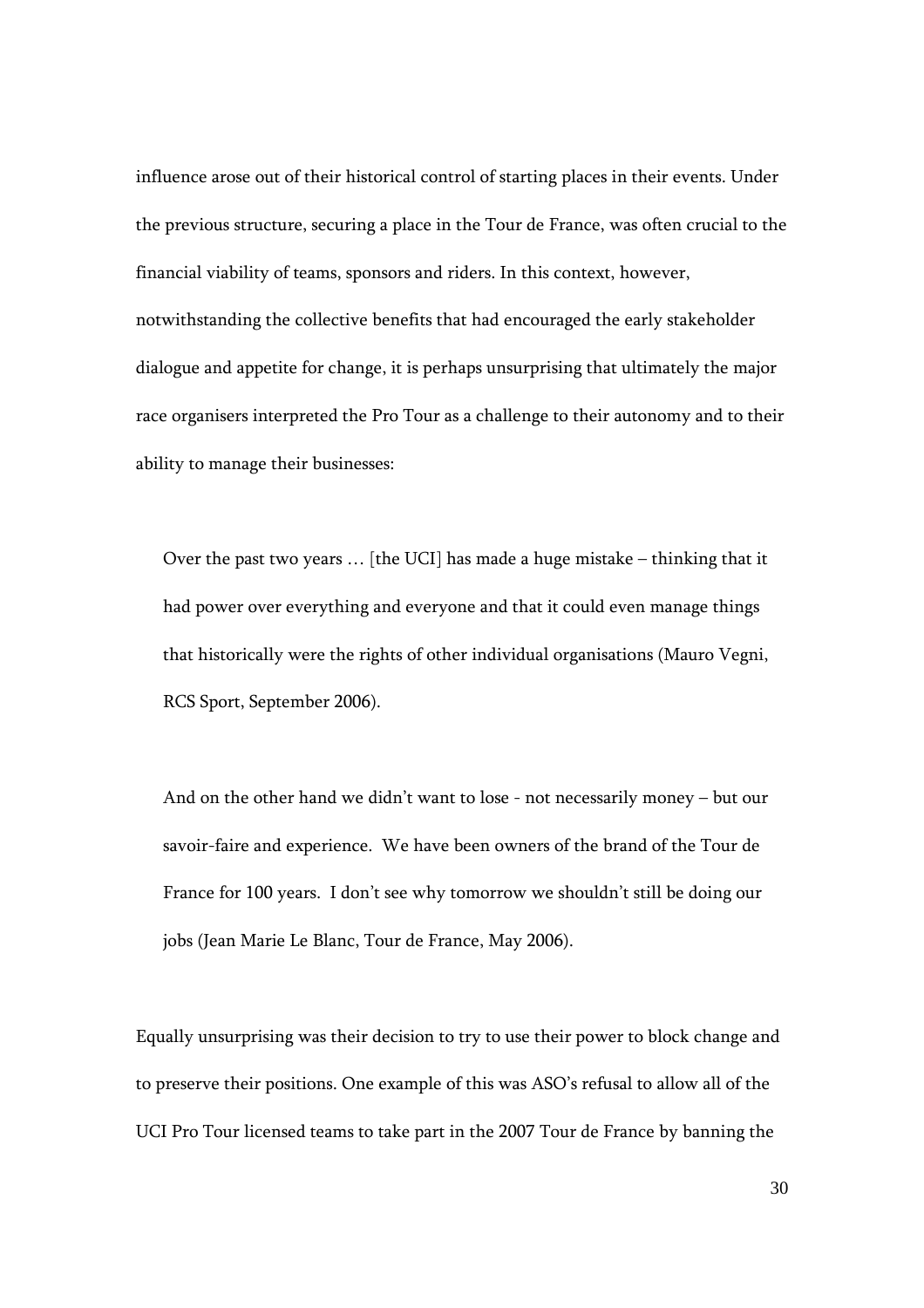Unibet team from its events, including the Tour de France (Cycling News, 2007)<sup>1</sup>. More fundamentally, the decision of ASO, RCS and Unipublic to withdraw their races from the 2008 Pro Tour is perhaps the ultimate demonstration of power (Whittle, 2007); a reminder to the UCI, teams, riders and sponsors of their control over the sport's most financially lucrative events. More generally, where power and authority are threatened as a result of potential change, resistance is predictable even where such change could be beneficial to the sport as a whole (Patti, 1974).

A central aspect of the dispute between race organisers and the UCI is one common in other areas of sports business – the putative conflicts between sporting, social and financial objectives. One example of this is the UEFA Champions' League, one of the most lucrative financial competitions in club sport, but also a competition in which being a champion on the field of play in a domestic league is no longer sufficient (in the case of countries from smaller media market places), or necessary (in the case of countries with larger media market places) and in which the distribution of financial rewards is only in part a function of sporting success (Morrow, 2003). This aspect is of particular significance in professional road cycling given that events like the Tour and the Giro have always had a commercial dimension to them, and have always been organised by private sector businesses. In this context, the depiction by

<sup>&</sup>lt;sup>1</sup> The following year, ASO refused to allow another Pro Tour licensed team, Astana, to take part in the 2008 Tour de France, citing previous drug-related scandals in the team. This decision was taken despite the fact that Astana is the team for which the winner of the 2007 Tour de France, Alberto Contador.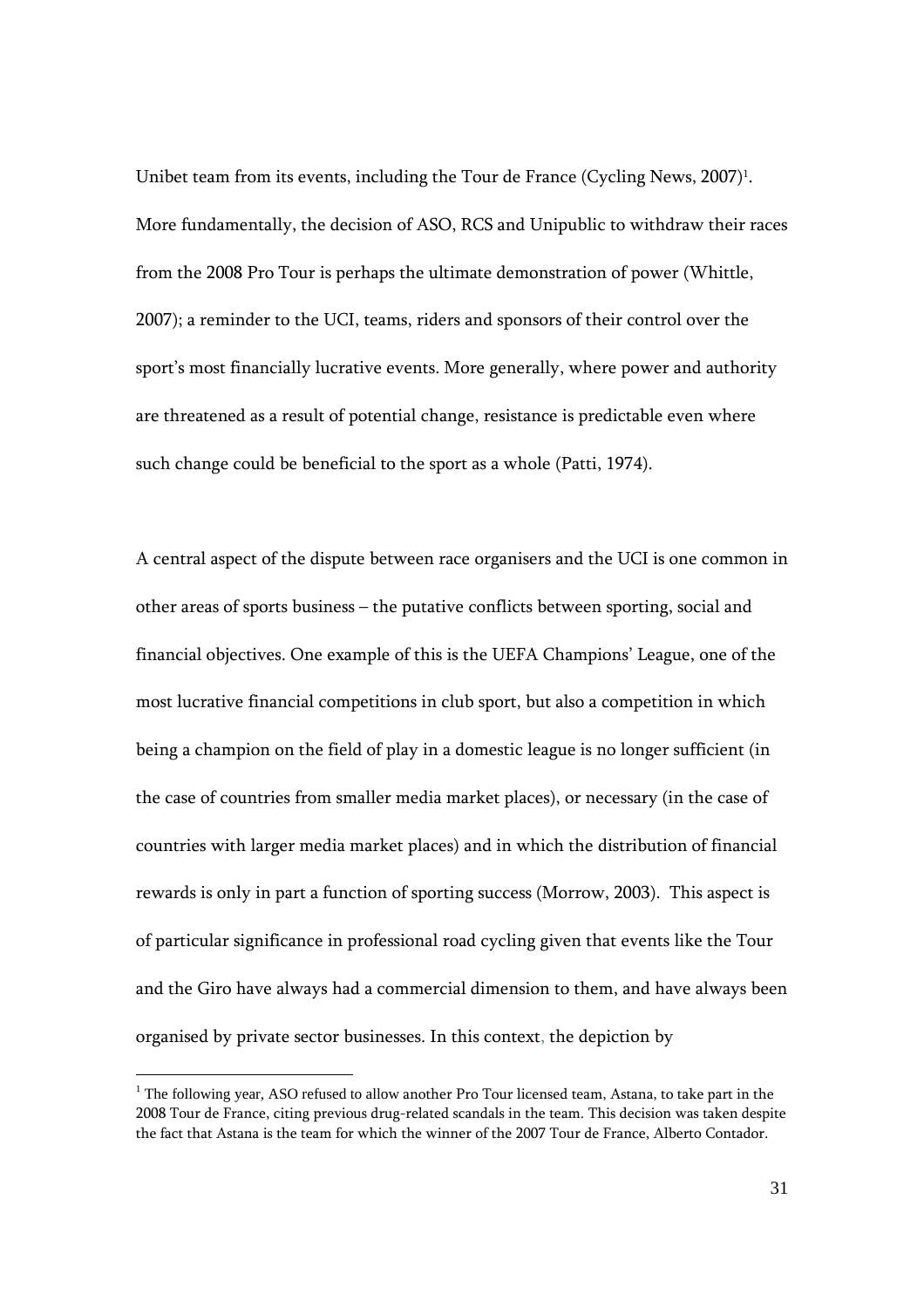representatives of ASO and RCS of the UCI as being financially motivated and of losing sight of its legitimate role are worthy of note:

One of the aspects of the break-up was … the fact that the UCI has developed a more economic role rather than political or sports-focused (interview with Mauro Vegni, RCS Sport, September 2006)

This view of the behaviour of the UCI is consistent with what Forster and Pope (2003) describe as an ends-means inversion by GSOs, the hypothesis being that over time, governing bodies move away from narrow sporting objectives for which they have legitimacy, instead focusing on more economically-oriented organisational ends which allow them to assert their control over the sport. As discussed previously, this process has been more difficult for the UCI, as it does not control a hallmark event. While the UCI Pro Tour offers some opportunity for the UCI to prioritise its financial objectives, more importantly, it provides a mechanism for it to assert its control over the business of professional road cycling (and over the major race organisers), rather than acting simply as the regulator of sporting elements of their professional road races.

In contrast, the major race organisers are keen to emphasise two things, first, that their role in professional cycling and in the network has not changed and second, that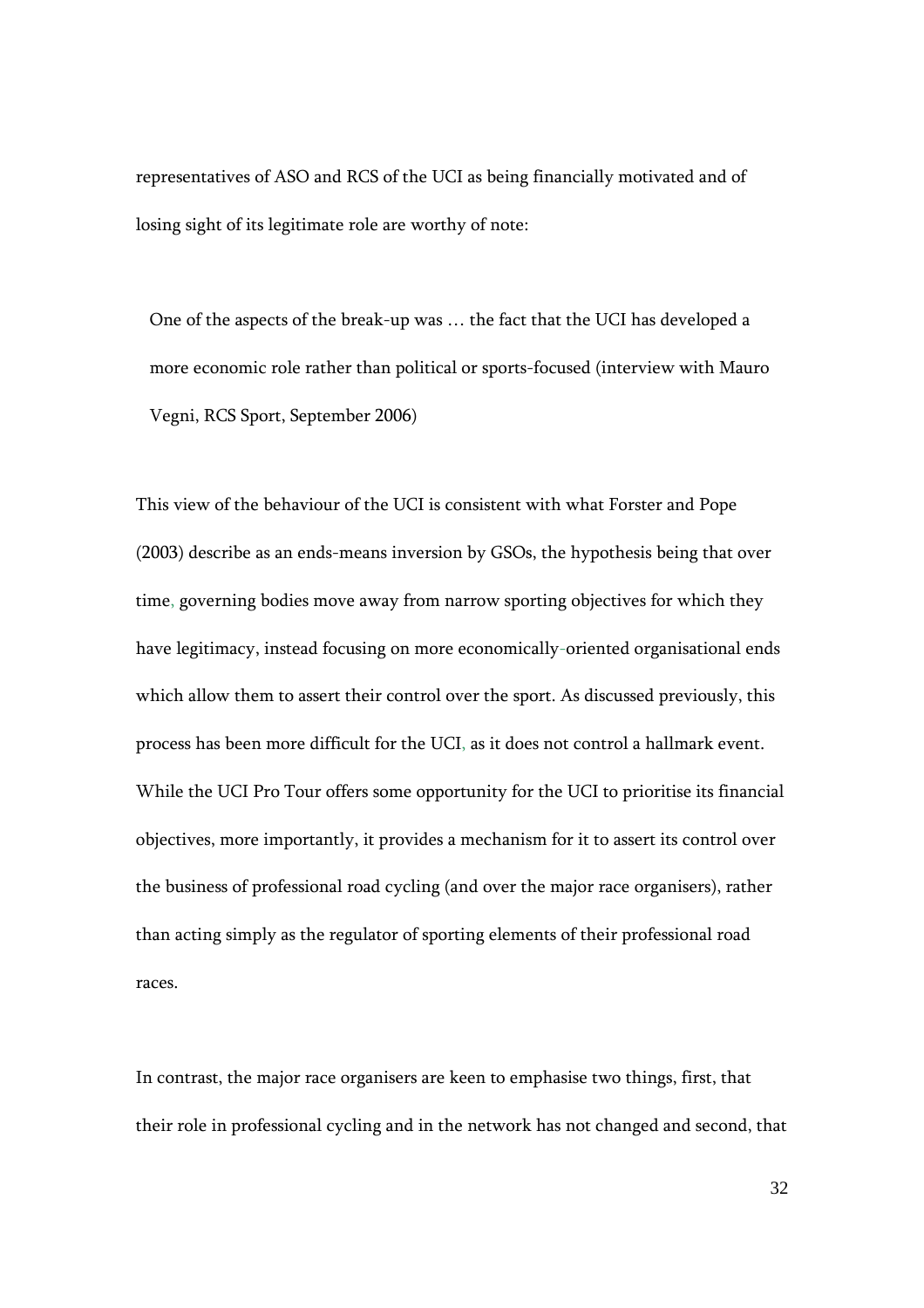their role is, and always has been, about something broader than finance or even sport, emphasising aspects of their races' social and cultural capital.

The Tour de France belongs to every French person, to every region. … The Interior Minister – and I understand him – considers that the Tour de France is part of French national heritage; something important for the image of France (interview with Jean Marie Le Blanc, Tour de France, May 2006).

… in Italy, we represent cycling so we also have some political responsibility. If we were simply a straightforward commercial organisation, we would organise the Giro and maybe a few other events that brought profits in, but since we also have this political duty [to represent and promote one of Italy's national sports], we also organise a series of events where …very often we lose money. We take money from the Giro funds to subsidise other areas of activity (Interview with Mauro Vegni, RCS Sport, September 2006).

Arguably, the major race organisers are seeking to defend their position within the network by invoking wider social considerations; seeking to position themselves as something more than commercially-focused business people. A similar tactic has been used by UEFA, European football's governing body, in its defence of its Champions' League, where it has emphasised the solidarity payments made to support financially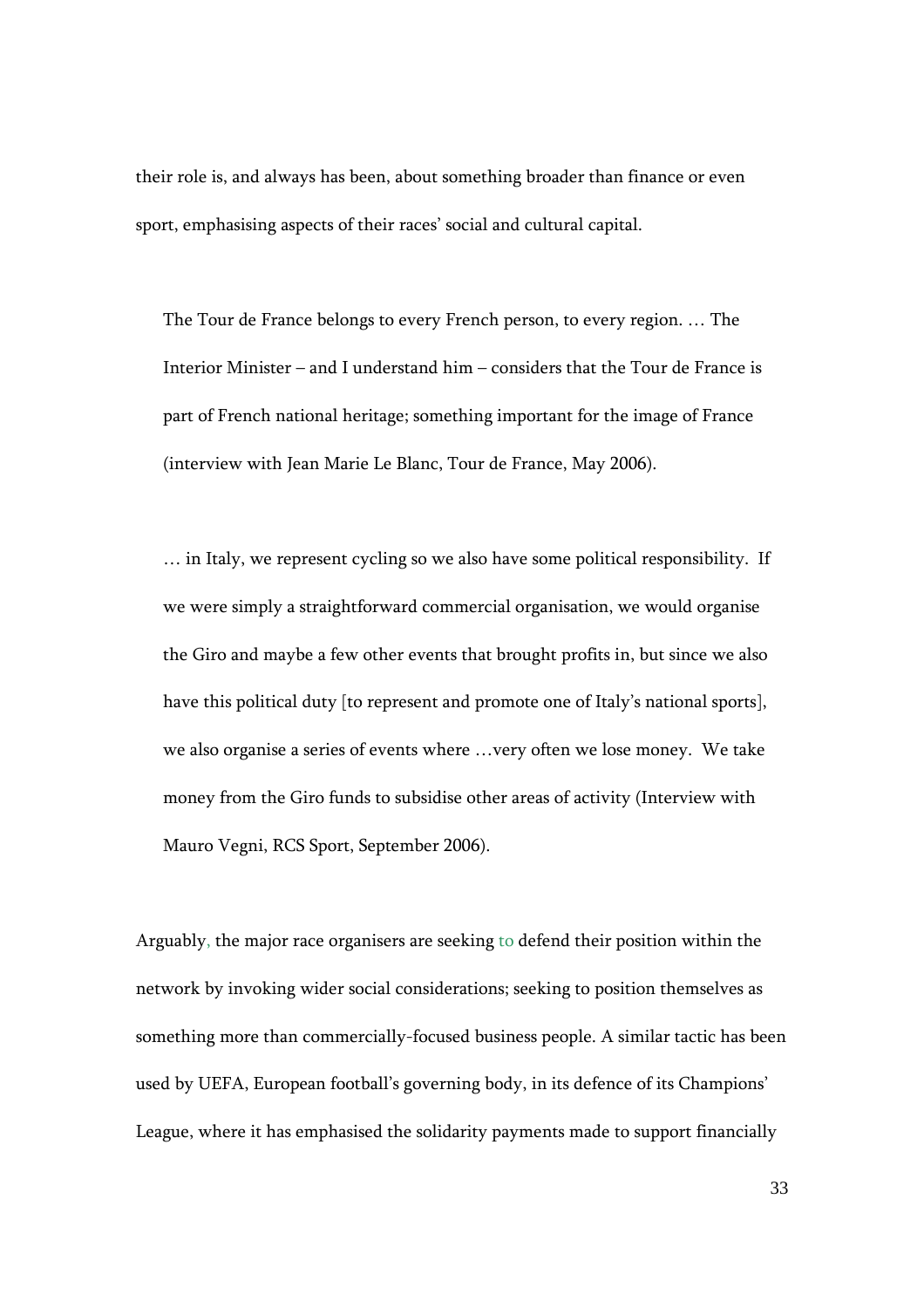weaker clubs and member associations (Morrow, 2003). One other consideration is human capital, or perhaps more accurately the role of personalities. Power can be at the level of individuals or organisations, or through positions (Slack & Parent, 2006) and previous studies of business behaviour and governance in sports like football have stressed the importance of personality (Morrow, 2003). While the development of the Pro Tour has emphasised issues as diverse as sports development, competitive quality, business structure and governance, fundamentally its developments and the subsequent conflict have also been about the power and influence of key individuals within those stakeholders.

There has been so much that has happened between Verbruggen [previous president of the UCI] and Patrice Clerc [Head of ASO] and now Pat McQuaid [current President of the UCI] and Patrice Clerc. … It has become a battle between two men, two individuals rather than the organizations they represent (interview with Franck Trajber, Cofidis, December 2006).

#### Stakeholder coalitions

Given the initial desire for change expressed by stakeholders within the network, ostensibly the emphasis on stakeholder dialogue as the process through which to achieve change was entirely rational. This is consistent with Henry and Lee's (2004)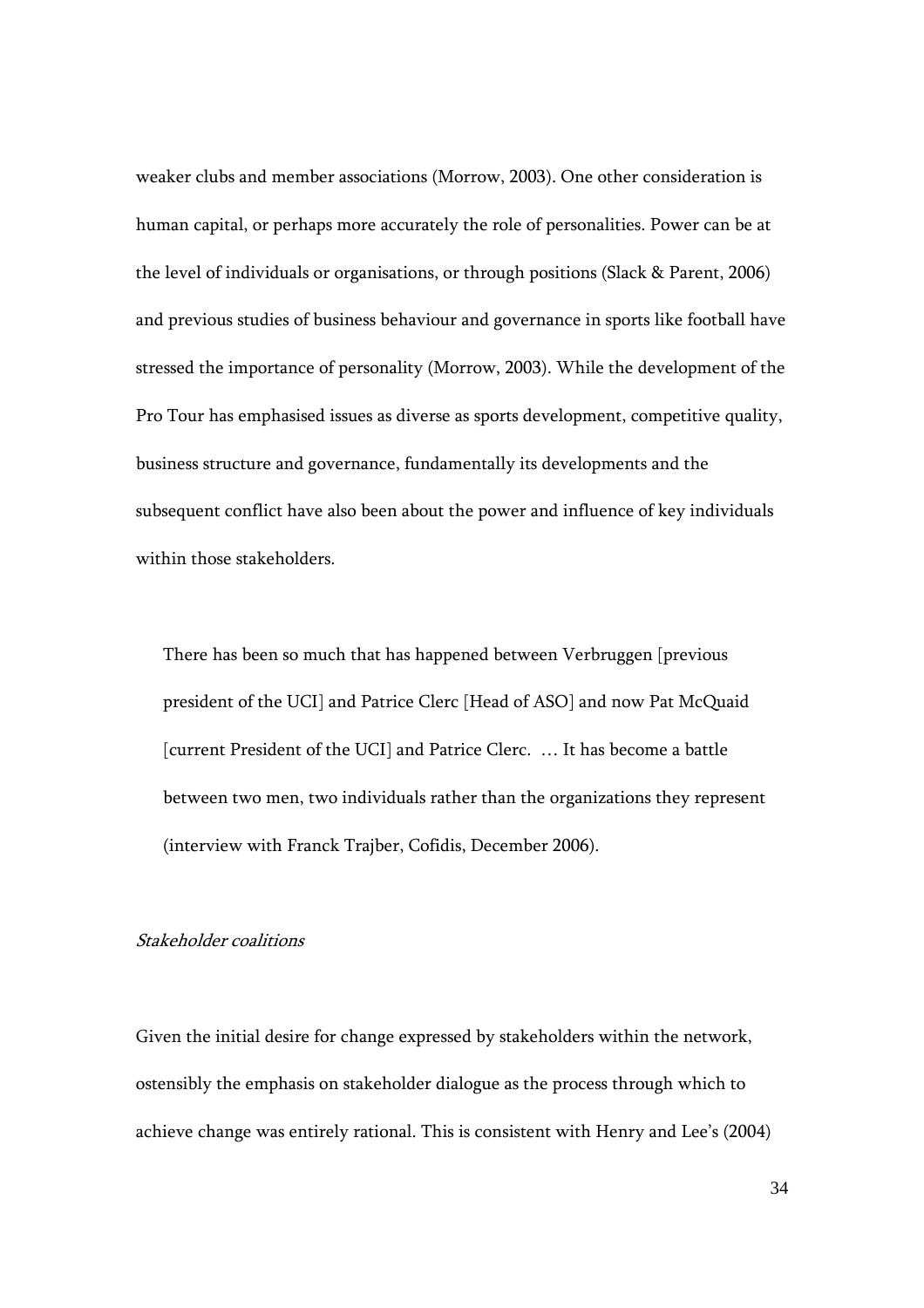views on systemic governance, where they stress that major policy change is only possible if there is negotiation and compromise between stakeholders in the network. At the same time, the potential for stakeholders to build coalitions within a network, strengthening relationships between sources of dependence, as a way of challenging long-standing, powerful interests has also been commented on in the literature (Benson, 1975; Podolny & Page, 1998). In the case of professional road cycling, the inception of the Pro Tour has acted as a catalyst for the teams, the sponsors and, to a lesser extent, the riders, to begin to coalesce with a view to challenging the power of race organisers like ASO. While the previous structure resulted in teams, and by extension sponsors and riders, having a dependency relationship with the major race organisers which controlled entry to their events, the Pro Tour structure is based on a transparent and predictable system of participation and financial reward; characteristics that were appealing to teams, sponsors and riders.

Both Frooman (1999) and Neville and Menguc (2006) stress the opportunities for stakeholder alliances to secure influence, in ways that individual stakeholders can not. The UCI's approach of focusing on stakeholder dialogue to facilitate change has encouraged some stakeholders to work together to try to reduce uncertainty and to influence change, even when faced by resistance from powerful stakeholders within the network. The initial willingness of the teams and the sponsors to side with the UCI and to challenge the established power and authority of the race organisers has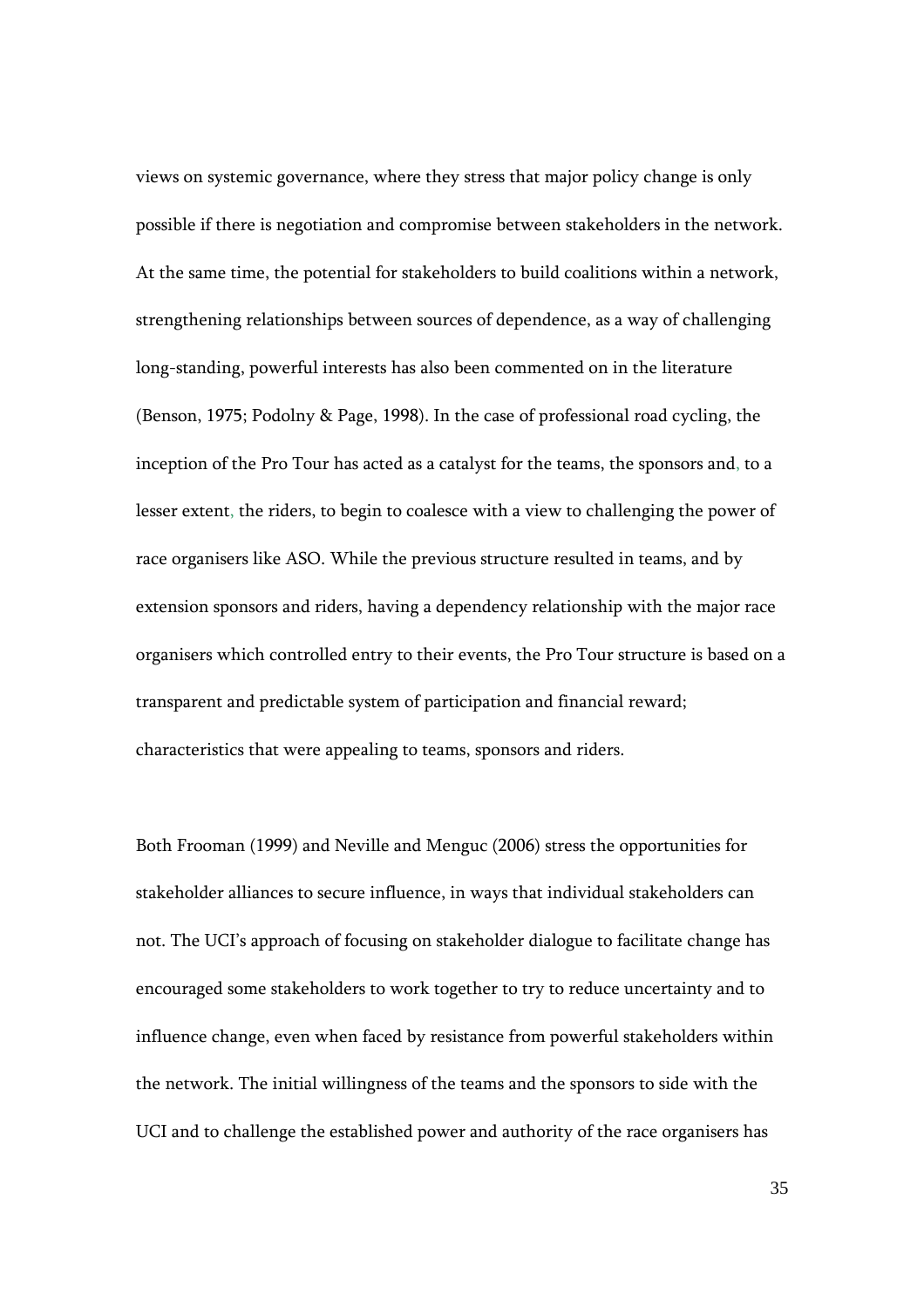clearly altered the nature of the network and the interconnectedness between its actors. One example is the relationship between the teams, to whom Pro Tour licenses are awarded, and team sponsors, which fund the teams. While the teams have traditionally played a part in the governance of road cycling through the umbrella organisation, AIGCP, the sponsors were previously largely disengaged from governance and decision-making. However, their enthusiasm for the marketing and television possibilities arising from the Pro Tour resulted in them agreeing to assume a stronger and more direct role within the ProTour (First Edition Cycling News, 2005). Moreover, the perception of the teams and sponsors beginning to organise themselves and assert their influence over the sport in other ways has been noted by other stakeholders:

[the teams will] fight to hang on to [their Pro Tour licences]. … they are in the middle of setting themselves up [like] the G14 in football. We can see the idea starting to form within the teams to build a kind of force against us [the race organisers]. And perhaps against the UCI as well, I don't know (interview with Jean Marie Le Blanc, Tour de France, May 2006).

Interestingly, at the same time some stakeholders have argued that coalitions of mutual interest have also emerged on the other side of the dispute, emphasising again the contested nature of the change process: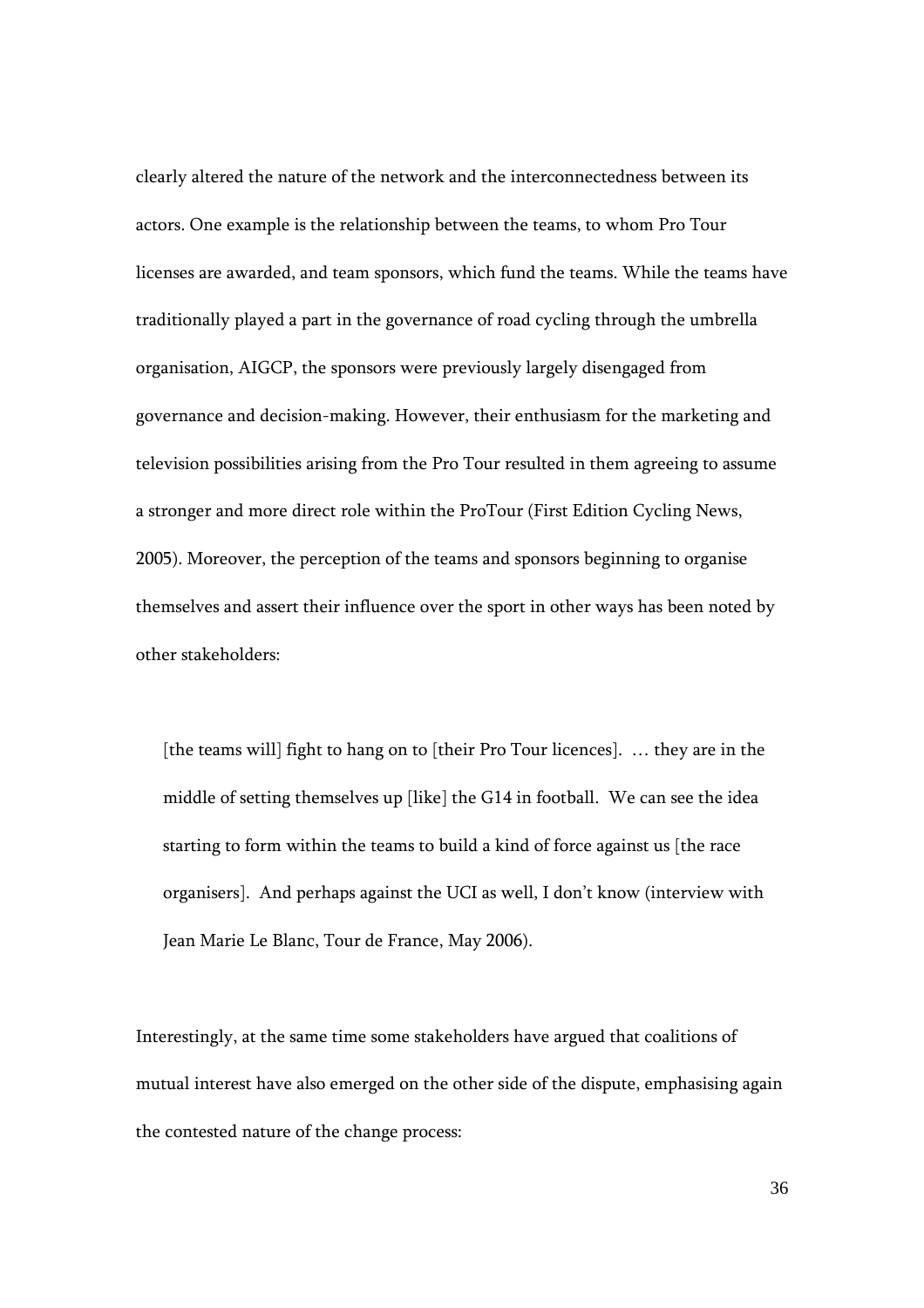I am convinced that the Pro Tour is already dead. The big tours are no longer alone now. They have … the 4 most important federations … the Spanish, French, Italian and Belgian [on side].... This ... should make the UCI stop, sit down and take a minute to think about things. To go to war with the 3 main tours means they're already taking on a big war. To do so with the 3 or 4 most important national federations is a huge risk (Mauro Vegni, RCS Sport, September 2006).

## Conclusion

Commercialism has been an important factor within the professional road cycling network virtually since its inception. Indeed, within the race organisers' stakeholder group, the central role and powerful position of organisers like ASO have arisen largely through their ability to control access to their commercial events and as a result of the subsequent distribution of finance. But what this study has shown is that while commercialism continues to be an important factor in the workings of the professional road cycling network, change within the network has been driven by stakeholders other than the major stage race organisers, seeking to alter their position within the network by adopting a more commercially-focused approach. In keeping with the changing political economy of global sporting organisations more generally,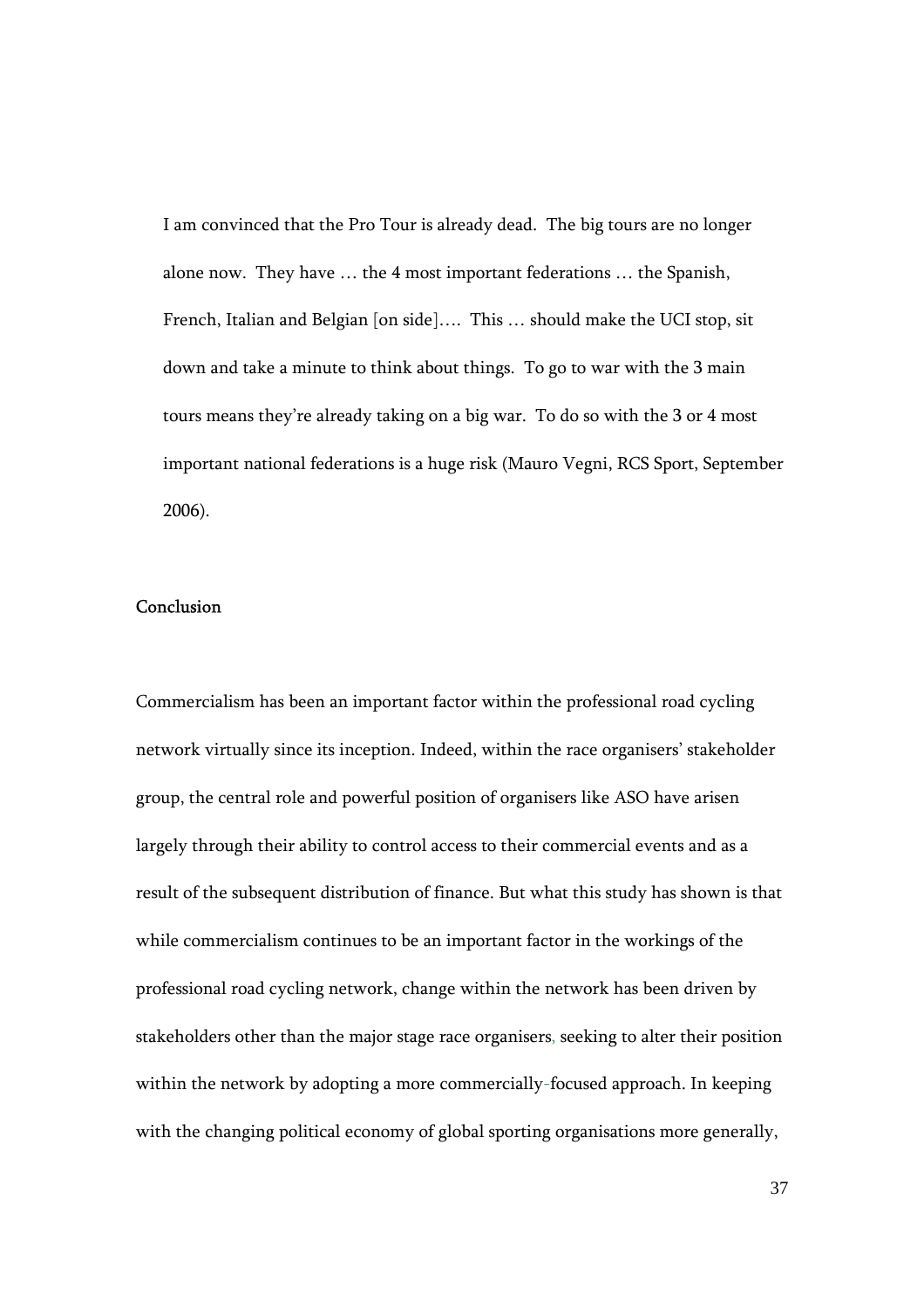this is particularly the case for the governing body, the UCI, which through its advocacy of the Pro Tour as a form of commercial deepening, has sought both to strengthen its position within the network and to develop its links with other stakeholders.

It now appears that the UCI Pro Tour as originally conceptualised has failed: no ASOmanaged events have been included in 2007/08, meaning that the sport's highest profile events like the Tour de France will be run separately as part of the European calendar. However, the Pro Tour will continue in 2007/08 with new events being held in countries like Australia, China and Russia (see Postscript). One interpretation of this state of affairs is that the battle has been won by the powerful race organisers and hence lost by the UCI, and by the other stakeholders in the network (Whittle, 2007). But in truth, the reality is more complex.

Irrespective of the precise format of the UCI Pro Tour going forward, the case study has demonstrated the application of stakeholder theory and network theory in practice. The change process as encouraged by the UCI has involved widespread stakeholder dialogue within the network. But, while dialogue is a pre-requisite to major policy change within the network, ultimately the acceptance of change within a network is dependent on more complex factors like the nature of the individual stakeholders, the positioning of stakeholders within that network, the connections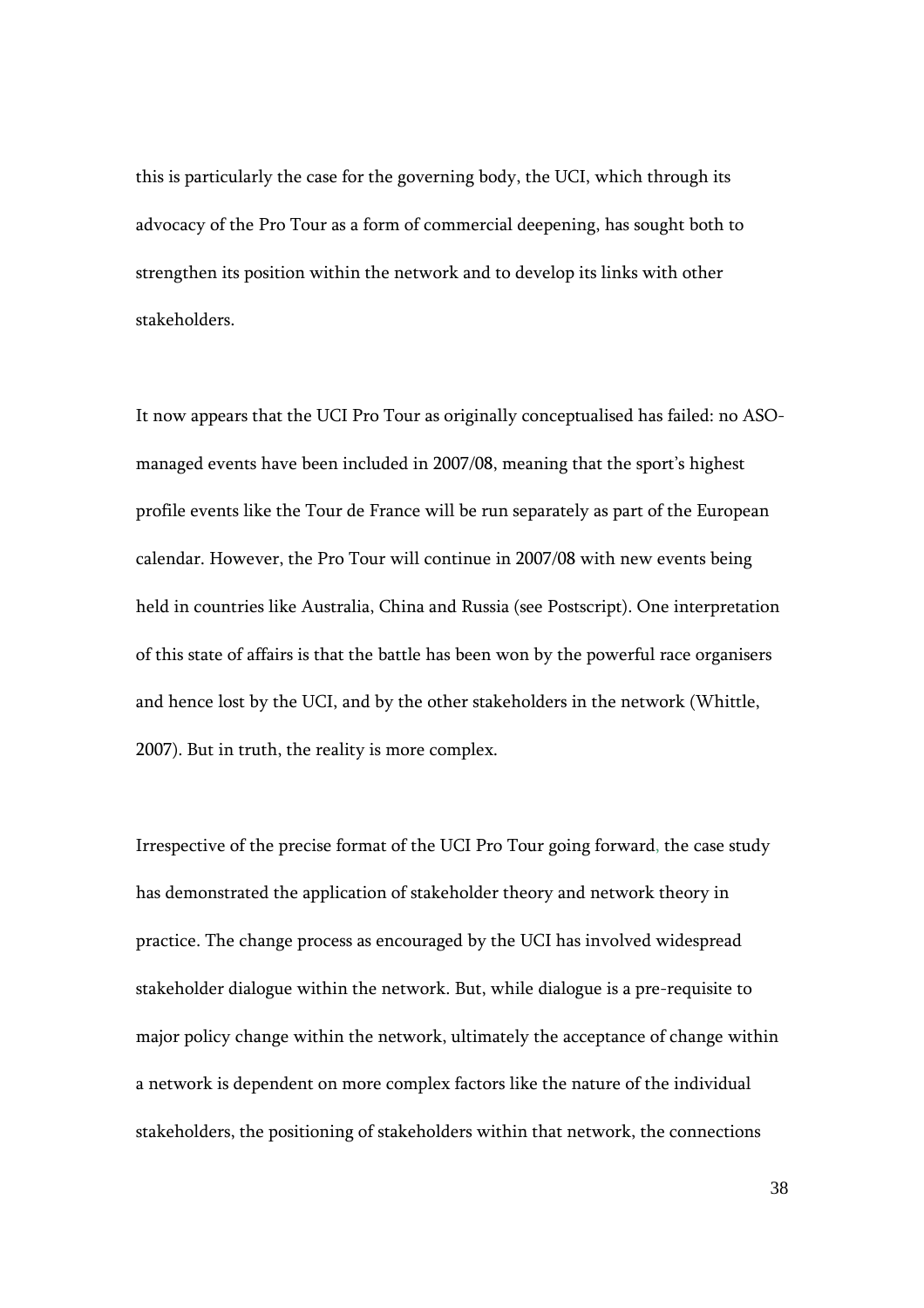between them and, importantly, the distribution of power within the network. The readiness of the teams and the sponsors to form an alliance with the UCI has changed the nature of the network and the relationships therein, and as a result has challenged the position of the major race organisers within the network. To some extent at least, power has been dispersed among different stakeholders within professional road cycling, such that the substance - if not necessarily yet the form - of the network configuration has been altered. In particular, the wider emphasis on commercialism has lessened the dependency of stakeholders on race organisers like ASO.

Looking ahead, the dispute surrounding the Pro Tour and the entrenched positions taken by individuals and organisations has, to an extent, been overtaken by events. In particular, the continuing drugs scandals, most notably in the 2007 Tour de France, are threatening both cycling's sporting credibility and its commercial potential, with a number of sponsors and media companies choosing to end their relationships with the sport. Paradoxically, these scandals and their financial consequences may end up being the channel which forces all of the major stakeholders to work together for change and to restore the sport's credibility. Already some teams, riders and sponsors have taken a lead in this; most notably team Slipstream's zero tolerance policy on drugs among its riders and the public anti-drugs pronouncements of younger riders like Britain's Bradley Wiggins. The UCI believe that its attempting to globalize the Pro Tour will not only help develop the sport of road cycling but may also have a role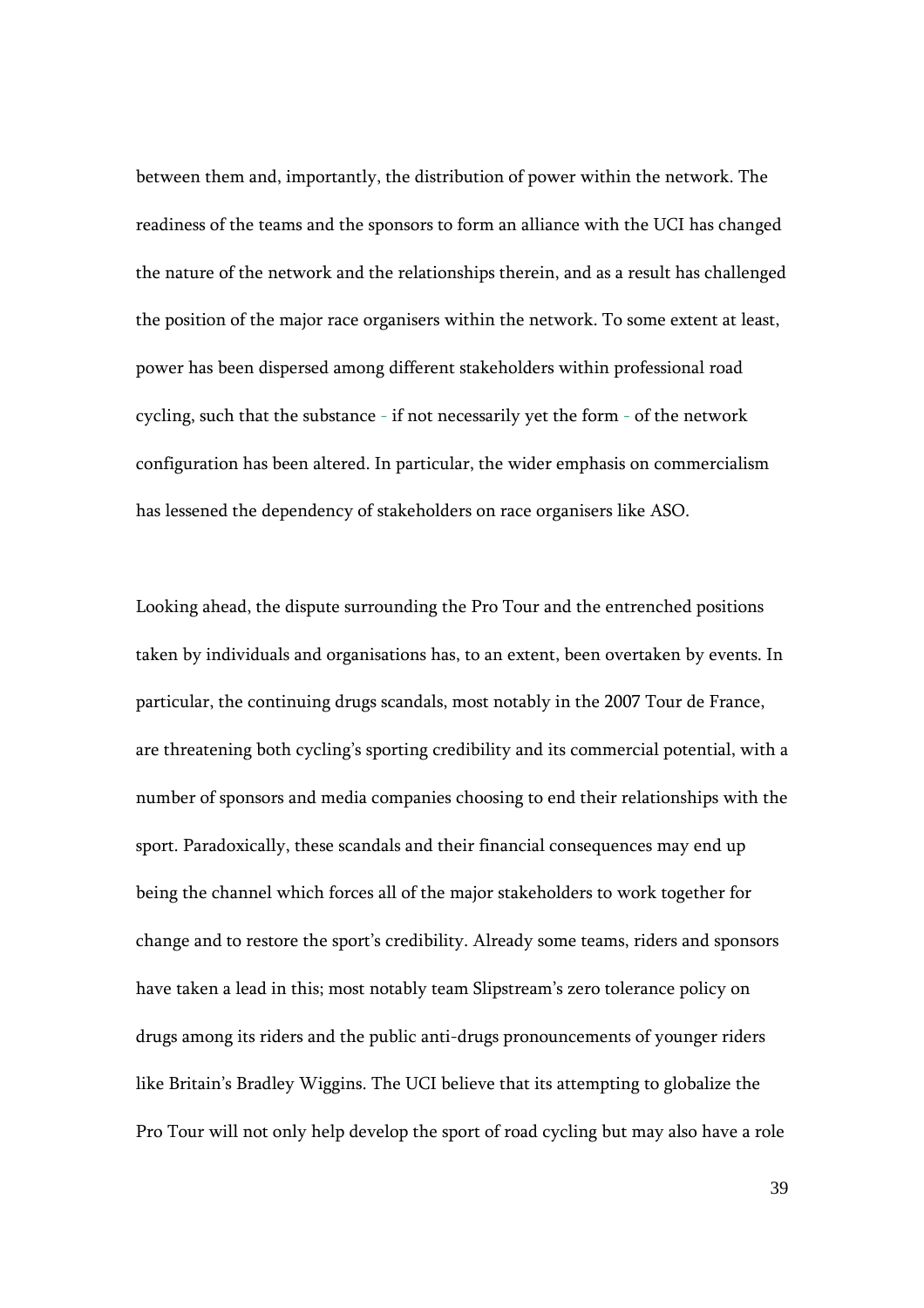to play in dealing with the issue of drugs, challenging the powerful position of a small number of race organizers in a small number of countries. For race organizers like ASO, it could be argued that from one perspective nothing has changed, but in fact everything has changed. ASO events like the Tour de France will be under greater scrutiny than ever before and it is clear that it can not afford to stage another race overshadowed by drugs-related controversy.

Returning to change and the Pro Tour, the race organisers find themselves at a critical juncture: if they are to thrive as business organizations and play a role in developing their sport, they need to work with cycling's other stakeholders to earn their central role in the network - rather than assuming it is their's by historical right.

#### Postscript

The rift between race organizers ASO and the UCI continues. In September 2007, in a renewed attempt to exert its power as a governing body, the UCI excluded all ASO events – including the Tour de France – from the Pro Tour calendar. In place of the traditional 'Classic' races, such as the Paris-Nice, Flèche Wallone and the Tour de France, the UCI were keen to bring a completely new and more global aspect to the Pro Tour. 2008 will introduce the Australian 'Tour Down Under' as the first Pro Tour event to be staged outside Europe. China and Russia are two of the 'new' cycling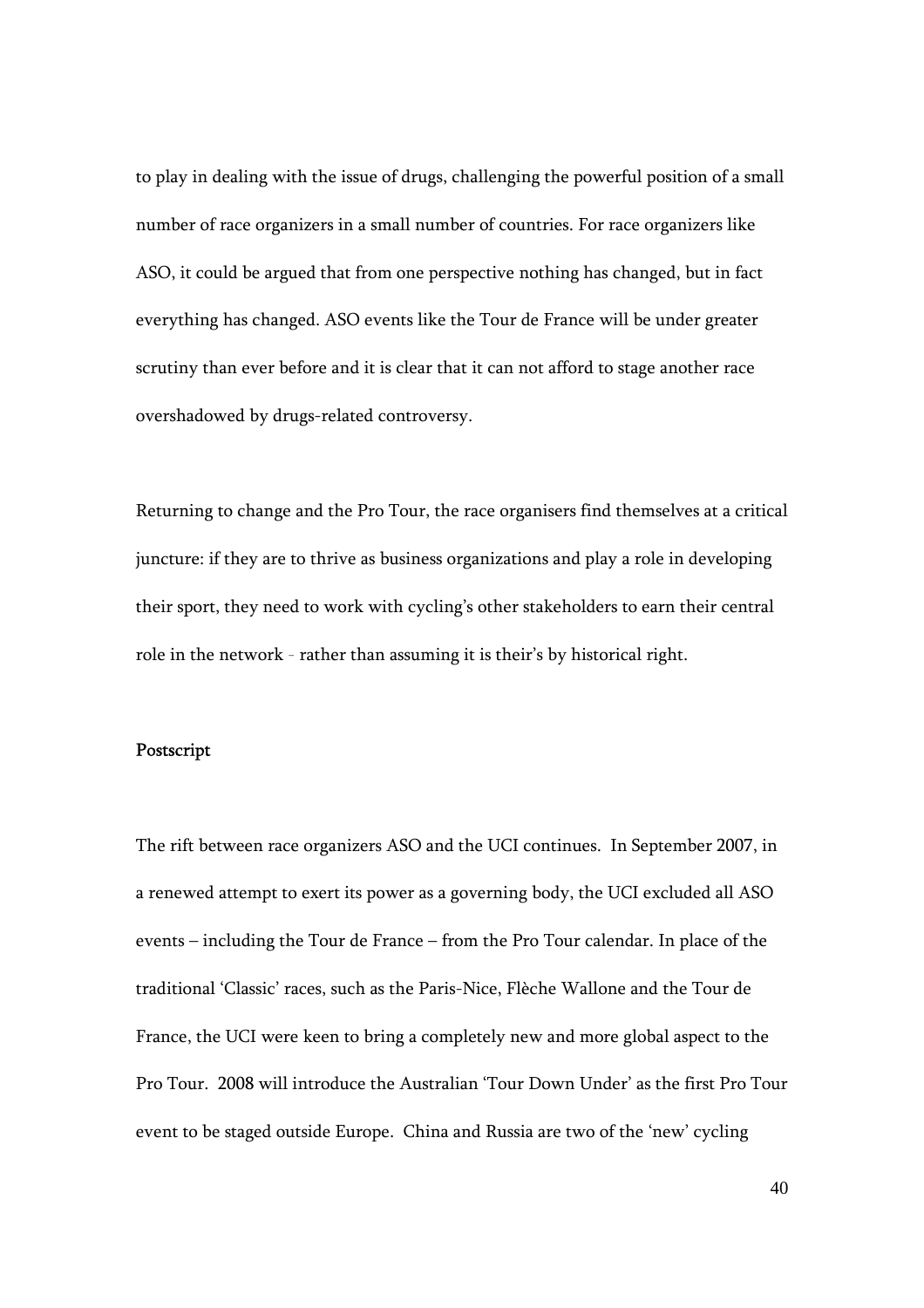countries which are reportedly pushing for the opportunity to host major cycling races and are reportedly prepared to cover the costs of making them lavish events. The attempted internationalization of professional cycling may have come at a timely moment for the UCI. In spite of on-going discussions to resolve the long-running dispute between the two organisations, ASO announced in June 2008 that the 2008 Tour de France would not run under the jurisdiction of the UCI. Instead, the French Cycling Federation will oversee the event and anti-doping controls will be overseen by the French Anti-Doping Agency, the AFLD.

## References

AS0 (2007). Amaury Sport Organisation Assemblée Générale Ordinaire du 29 Juin 2007. Rapport de gestion du conseil d'administration.

Benson, J.K. (1975). The interorganizational network as a political economy. Administrative Science Quarterly, 20, 229-249.

Borgatti, S. & Foster, P. (2003). The network paradigm in organizational research: A review and typology. Journal of Management, 29(6), 991-1013.

Brass, D.J., Butterfield, K.D. & Skaggs, B.C. (1998). Relationships and unethical behaviour: A social network perspective. Academy of Management Journal, 23(1), 14-31.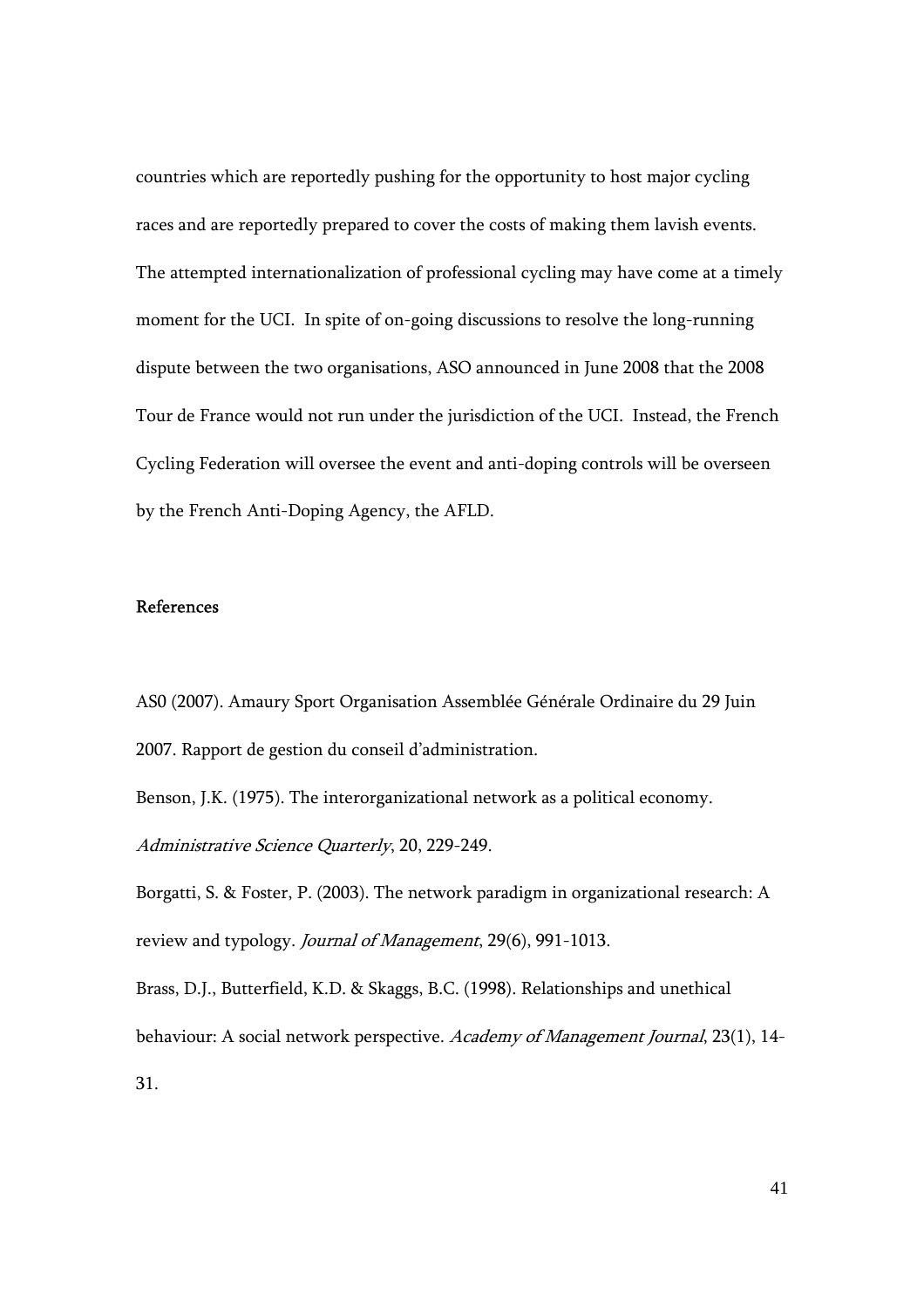Clarke, T. (1998). The stakeholder corporation: A business philosophy for the information age. Long Range Planning, 31(2), 182–194.

Cycling News (2007). Unibet to pursue damages after ASO denies Flèche Wallonne start. 25 April. http://www.cyclingnews.com/news.php?id=news/2007/apr07/apr25news2 Dauncey, H. & Hare, G. (2003). The Tour de France, 1903-2003: A century of sporting structures, meanings, and values. London: Frank Cass.

Desbordes, M., (2006). The economics of cycling. In W.Andreff and S.Szymanski (Eds), Handbook on the economics of sport (pp. 398-410). Cheltenham: Edward Elgar. Desbordes, M. (2008). The future of the Tour de Franc: From an independent style of organization to 'A Formula One model'? In D.Arthur and S.Chadwick (Eds), International cases in the business of sport (pp. 358-371). Oxford: Butterworth-Heinemann.

Eisenhardt, K.M. & Graebner, M.E. (2007). Theory building from cases: Opportunities and challenges. Academy of Management Journal, 50(1), 25-32.

Emerson, R.E. (1962). Power-dependence relations. American Sociological Review, 27, 31-41.

Farquhar, S., Machold, S. & Ahmed, P.K. (2005). Governance and football: an examination of the relevance of corporate governance regulations for the sports sector. International Journal of Business Governance and Ethics, 1(4), 329-349. First Edition Cycling News (2005). UCI: ProTeam sponsors support ProTour. 13 December. http://www.bike-zone.com/news.php?id=news/2005/dec05/dec13news .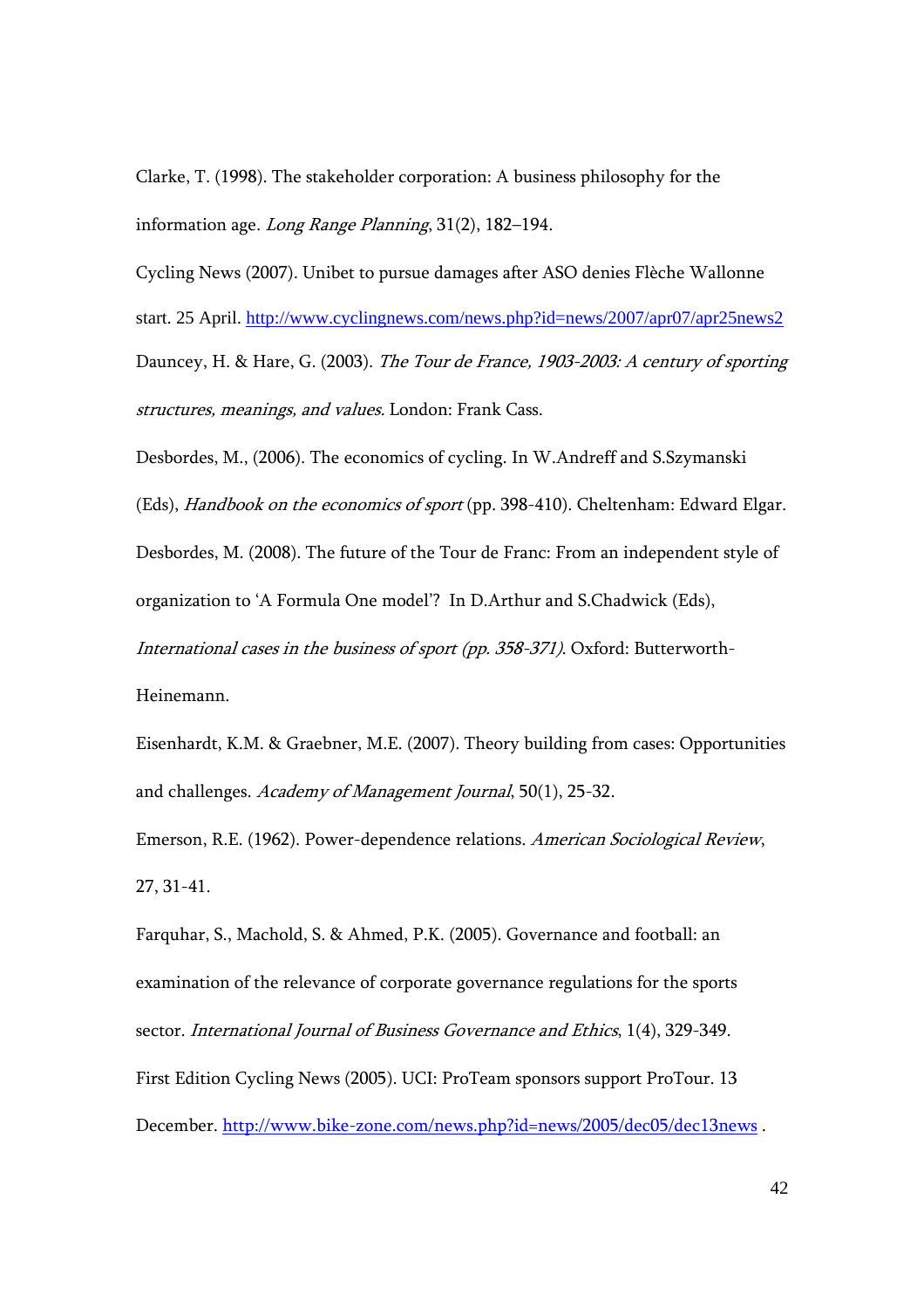Forster, J. & Ll. Pope, N.K. (2004). The political economy of global sporting organizations. London: Routledge.

Freeman. R.E. (1984). Strategic management: A stakeholder approach. Boston: Pitman.

Friedman, M.T. & Mason, D.S. (2004). A stakeholder approach to understanding economic development decision making: Public subsidies for professional sport facilities. Economic Development Quarterly, 18(3), 236-254.

Friedman, A.L. & Miles, S. (2002). Developing stakeholder theory. Journal of Management Studies, 39, 1-21.

Friedman, M.T., Parent, M.M. & Mason, D.S. (2004). Building a framework for issues management in sport through stakeholder theory. European Sport Management Quarterly, 4, 170-190.

Frooman, J. (1999). Stakeholder influence strategies. Academy of Management Review, 24(2), 191-205.

Hamil, S., Michie, J. & Oughton, C. (Eds) (1999). A game of two halves? The business of football. Edinburgh: Mainstream.

Henry, I. & Lee, P.C. (2004). Governance and ethics in sport. In J.Beech and S.Chadwick (Eds), The business of sport management (pp. 25-42). Harlow: Pearson Education.

Holt, M. (2007). The ownership and control of elite club competition in European football. Soccer and Society, 8(1), 50-67.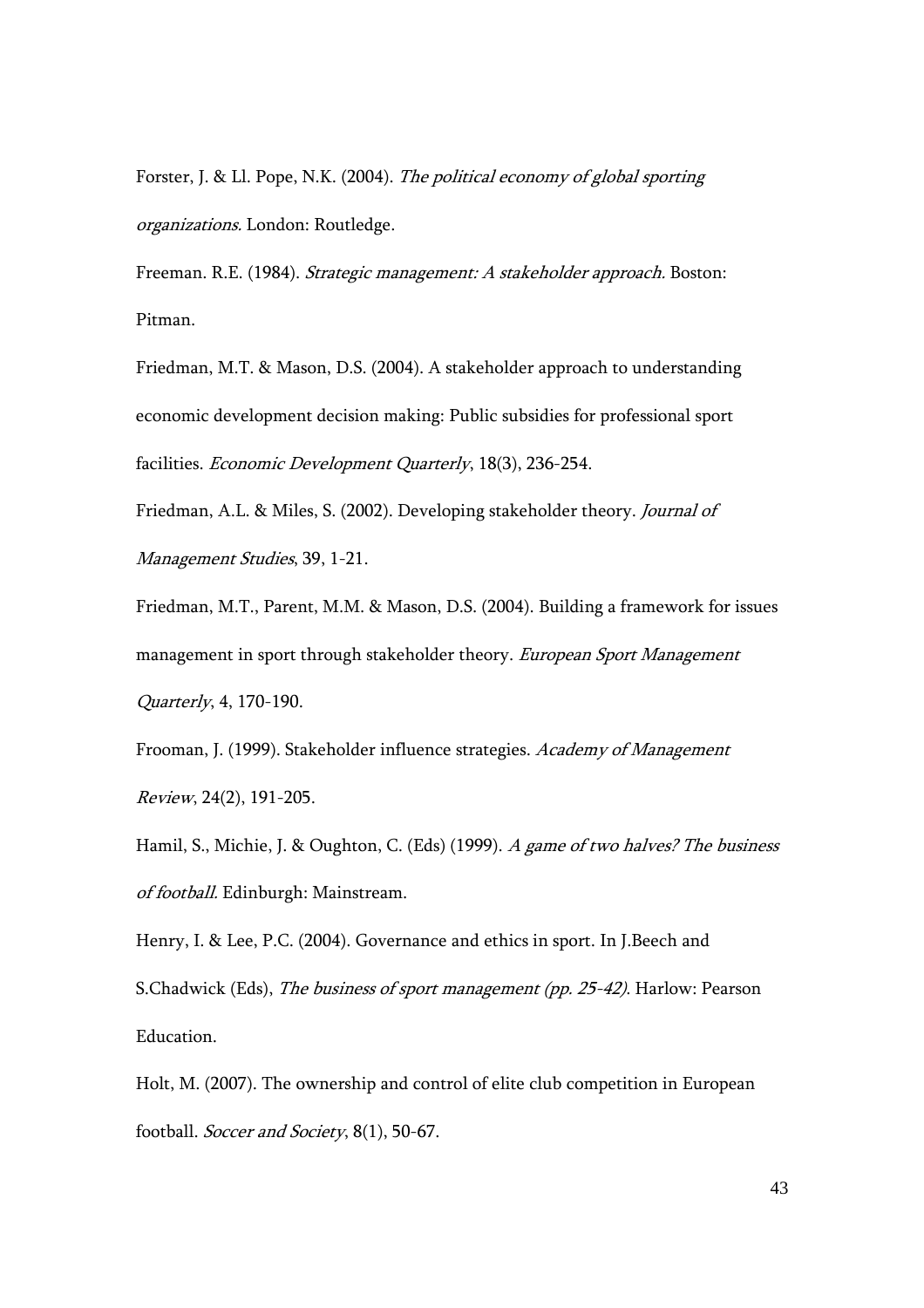Marsden. P.V. (1990). Network data and measurement. Annual Review of Sociology, 16, 435-463.

Martin, R. (1971). The concept of power: A critical defense. British Journal of Sociology, 22, 240-256.

Mason, D.S. & Slack, T. (1997). Appropriate opportunism or bad business practice? Stakeholder theory, ethics and the franchise relocation issue. Marquette Sports Law Journal, 7, 399-426.

Morrow, S. (1999). The new business of football. Accountability and finance in football. Basingstoke: Macmillan.

Morrow, S. (2003). The people's game? Football, finance and society. Basingstoke: Palgrave.

Morrow, S. & Idle, C. (2008). The challenges of modernising a professional sport: a case study of professional road cycling. In D.Arthur and S.Chadwick (Eds), International cases in the business of sport (pp. 45-59). Oxford: Butterworth-Heinemann.

Neville, B. & Menguc, B. (2006). Stakeholder multiplicity: Towards an understanding of interactions between stakeholders. Journal of Business Ethics, 66(4), 377-391. O'Brien, D. & Slack, T. (2003). An analysis of change in an organizational field: The professionalization of English Rugby Union. Journal of Sport Management, 17(4), 417-448.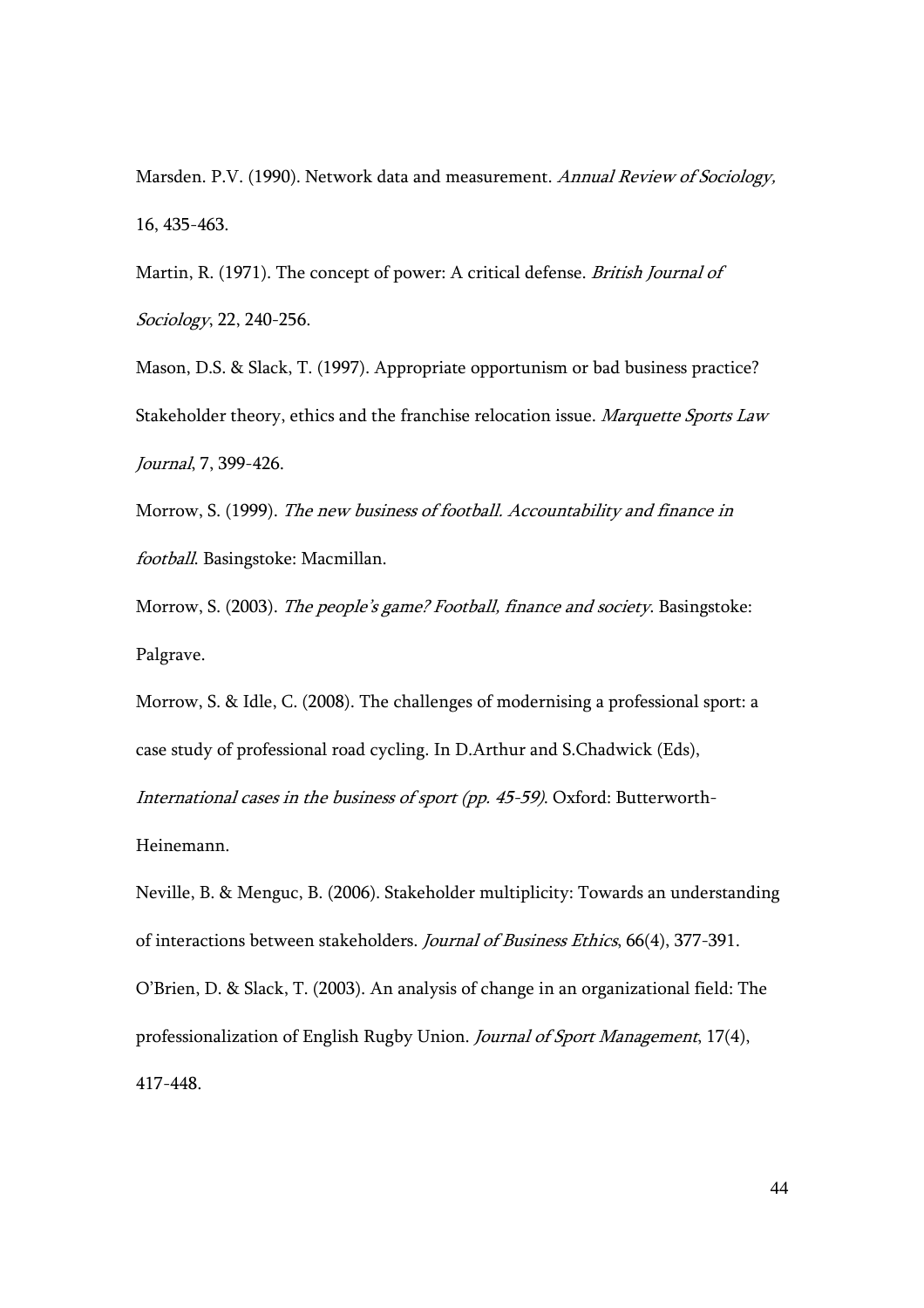Parent, M.M. (2008). Evolution and issue patterns for major-sport-event organizing committees and their stakeholders. Journal of Sport Management, 22(2), 135-164. Parent, M.M. & Séguin, B. (2007). Factors that led to the drowning of a world championship organizing committee: A Stakeholder Approach. European Sport Management Quarterly, 7(2), 187-212.

Patti, R.J. (1974). Organizational resistance and change: The view from below. Social Service Review, 48, 367-383.

Podolny, J.M. & Page, K.L. (1998). Network forms of organization. Annual Review of Sociology, 24, 57-76.

Rebeggiani, L. & Tondani, D. (2008). Organizational forms in professional cycling – An examination of the efficiency of the UCI Pro Tour. International Journal of Sport Finance, 3(1), 19-41.

Rowley, T.J. (1997). Moving beyond dyadic ties: a network theory of stakeholder influences. Academy of Management Review, 22(4), 887-910.

Schimmel, K.S. (2005). Sport and political economy: An introduction. In J. Nauright and K.S. Schimmel (Eds), The political economy of sport (pp. 1-15). Basingstoke: Palgrave-Macmillan.

Senaux, B. (2008). A stakeholder approach to football club governance. International Journal of Sport Management and Marketing, 4(1/2), 4-17.

Slack, T. & Parent, M. (2006). Understanding sport organisations: The application of organisation theory (2nd ed.), Champaign, Ilinois: Human Kinetics.